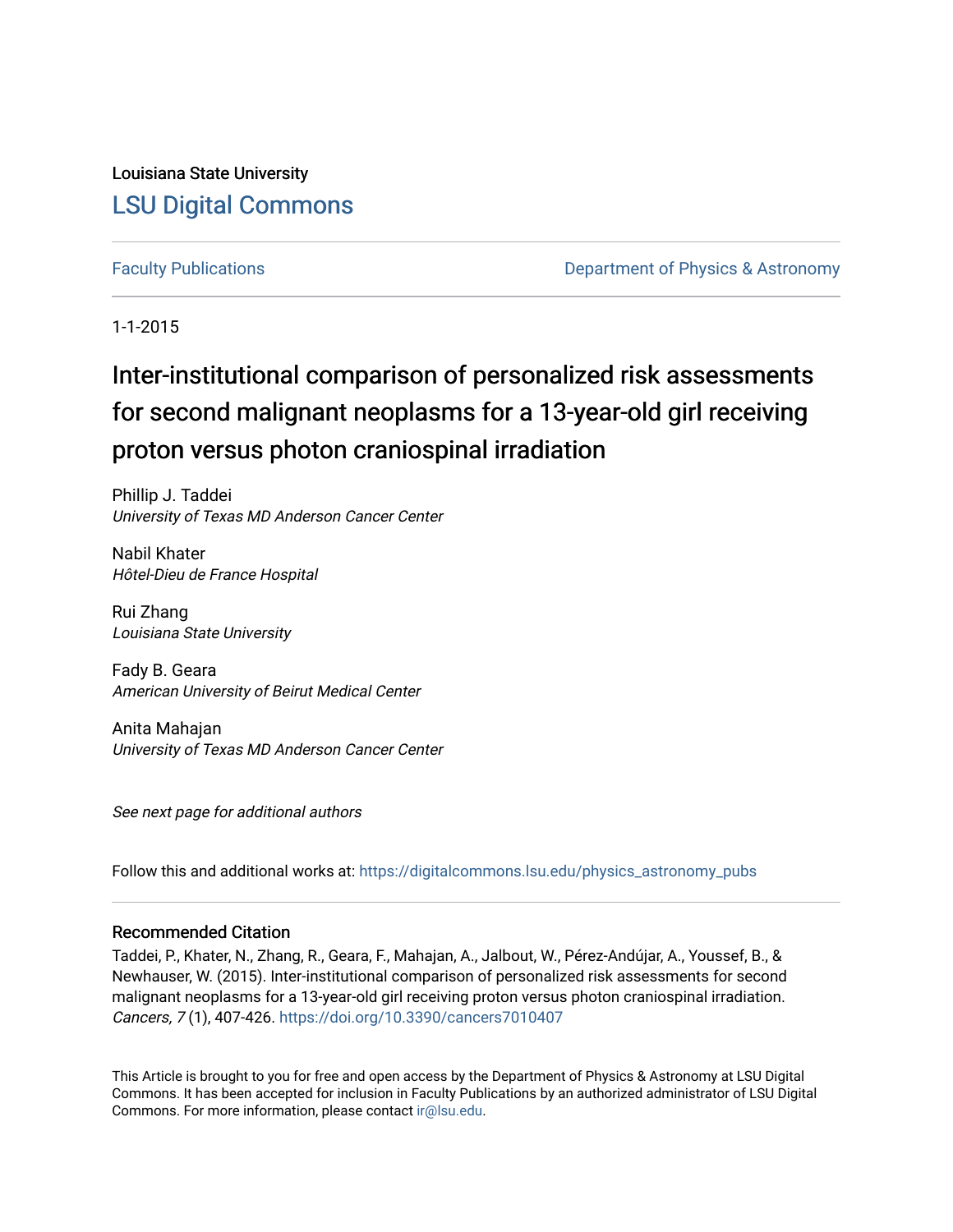#### Authors

Phillip J. Taddei, Nabil Khater, Rui Zhang, Fady B. Geara, Anita Mahajan, Wassim Jalbout, Angélica Pérez-Andújar, Bassem Youssef, and Wayne D. Newhauser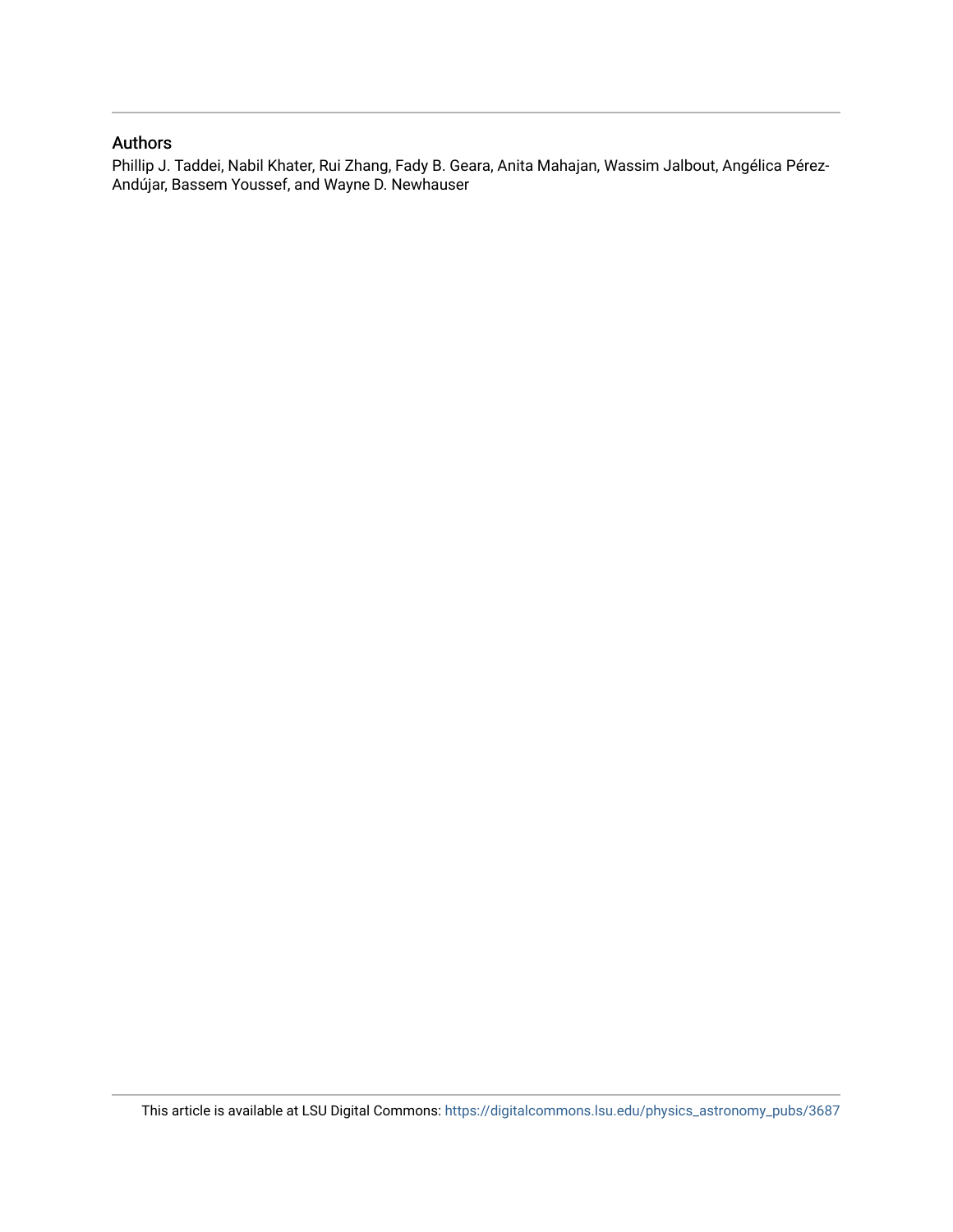

*Article*

# Inter-Institutional Comparison of Personalized Risk Assessments for Second Malignant Neoplasms for a 13-Year-Old Girl Receiving Proton *versus* Photon Craniospinal Irradiation

Phillip J. Taddei  $^{1,2,3,*},$  Nabil Khater  $^4$ , Rui Zhang  $^{5,6},$  Fady B. Geara  $^3,$  Anita Mahajan  $^{1,2},$ Wassim Jalbout  $^3$ , Angélica Pérez-Andújar  $^1$ , Bassem Youssef  $^3$  and Wayne D. Newhauser  $^{5,6}$ 

<sup>1</sup> Division of Radiation Oncology, The University of Texas MD Anderson Cancer Center, Unit 1202, 1515 Holcombe Blvd, Houston, TX 77030, USA; E-Mails: amahajan@mdanderson.org (A.M.); perezandujara@radonc.ucsf.edu (A.P.-A.)

- $2$  The University of Texas Graduate School of Biomedical Sciences at Houston, P.O. Box 20334, Houston, TX 77225, USA
- <sup>3</sup> Department of Radiation Oncology, American University of Beirut Medical Center, P.O. Box 11-0236, Riad El Solh, Beirut 1107 2020, Lebanon; E-Mails: fg00@aub.edu.lb (F.B.G.); wj01@aub.edu.lb (W.J.); by04@aub.edu.lb (B.Y.)
- <sup>4</sup> Department of Radiation Oncology, Hôtel-Dieu de France Hospital, University of St. Joseph, P.O. Box 166830, Alfred Naccache Blvd, Beirut, Lebanon; E-Mail: nabil.khater@hdf.usj.edu.lb
- <sup>5</sup> Medical Physics Program, Department of Physics and Astronomy, Louisiana State University, 202 Nicholson Hall, Tower Dr., Baton Rouge, LA 70803, USA; E-Mails: rzhang@marybird.com (R.Z.); newhauser@lsu.edu (W.D.N.)
- <sup>6</sup> Department of Physics, Mary Bird Perkins Cancer Center, 4950 Essen Lane, Baton Rouge, LA 70809, USA
- \* Author to whom correspondence should be addressed; E-Mail: pt06@aub.edu.lb; Tel.: +961-1-350-000 (ext. 5101); Fax: +961-1-370-795.

Academic Editor: Xiaodong Zhang

*Received: 31 December 2014 / Accepted: 19 February 2015 / Published: 10 March 2015*

Abstract: Children receiving radiotherapy face the probability of a subsequent malignant neoplasm (SMN). In some cases, the predicted SMN risk can be reduced by proton therapy. The purpose of this study was to apply the most comprehensive dose assessment methods to estimate the reduction in SMN risk after proton therapy *vs.* photon therapy for a 13-year-old girl requiring craniospinal irradiation (CSI). We reconstructed the equivalent dose throughout the patient's body from therapeutic and stray radiation and applied SMN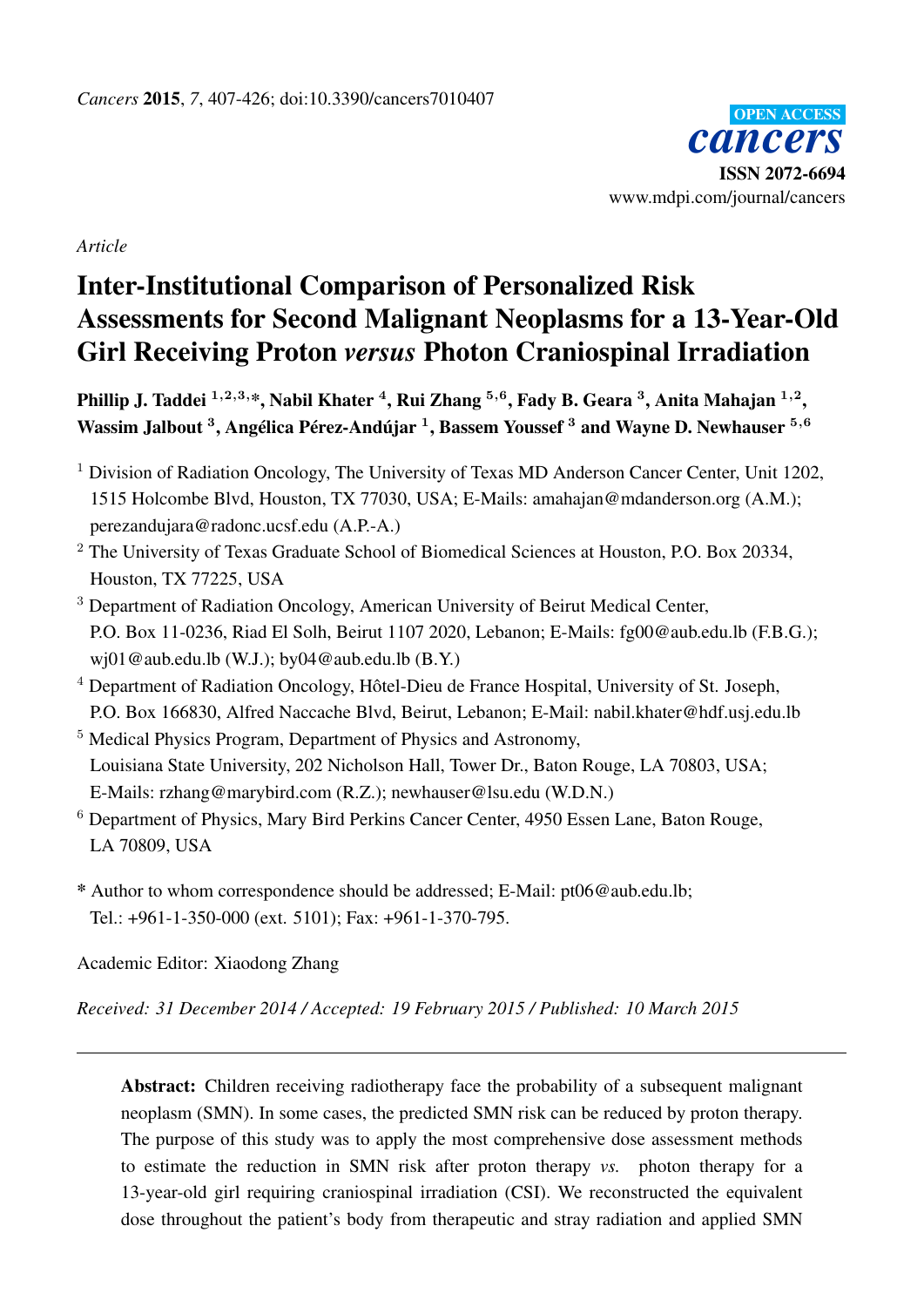incidence and mortality risk models for each modality. Excluding skin cancer, the risk of incidence after proton CSI was a third of that of photon CSI. The predicted absolute SMN risks were high. For photon CSI, the SMN incidence rates greater than 10% were for thyroid, non-melanoma skin, lung, colon, stomach, and other solid cancers, and for proton CSI they were non-melanoma skin, lung, and other solid cancers. In each setting, lung cancer accounted for half the risk of mortality. In conclusion, the predicted SMN risk for a 13-year-old girl undergoing proton CSI was reduced *vs.* photon CSI. This study demonstrates the feasibility of inter-institutional whole-body dose and risk assessments and also serves as a model for including risk estimation in personalized cancer care.

Keywords: pediatric medulloblastoma; second malignant neoplasm risk; craniospinal irradiation; health care disparities; proton therapy

#### 1. Introduction

In 2012, approximately 163,000 children aged 14 and younger were diagnosed with cancer worldwide [\[1\]](#page-17-0), about half of whom received radiotherapy. Eighty percent of these children lived in developing countries [\[2\]](#page-18-0) that do not offer advanced radiotherapy techniques, such as proton therapy, that are capable of reducing the dose in non-tumor tissues *vs.* traditional radiation therapies [\[3,](#page-18-1)[4\]](#page-18-2). The 5-year survival rate for children with cancer is high—83% in the U.S. [\[5\]](#page-18-3) and lower but improving in developing countries [\[2\]](#page-18-0). However, whether treated in developed or developing countries, childhood cancer survivors face the likelihood of long-term effects from their treatment that can be debilitating, chronic, and even fatal. Children receiving radiotherapy are particularly vulnerable compared to adults because they have a higher sensitivity to many of these radiation effects, their organs are closer to the treatment fields, and they have longer expected survival times. The late effect of greatest concern for children who receive radiotherapy is the development of a treatment-related subsequent malignant neoplasm (SMN) [\[6\]](#page-18-4). The use of proton radiotherapy for treating children with curable solid tumors to reduce the risk of late effects such as SMN is expanding rapidly in North America, Europe, and Asia [\[7\]](#page-18-5) but is not currently available in South America, Africa, and Australia, including the regions of Central America, Southeast Asia, and the Middle East [\[8\]](#page-18-6).

By applying risk models and accurate dosimetry, the lifetime risks of SMN can be estimated for individuals and populations that were exposed to radiation. Some studies have estimated the risk of SMN for children receiving radiotherapy for tumors of the central nervous system [\[9–](#page-18-7)[14\]](#page-18-8), the second most common site of childhood cancer worldwide. These studies estimated the radiation dose in organs and tissues from therapeutic radiation within the treatment fields and from leakage and scatter radiation outside the fields. Some studies have compared proton *vs.* photon therapy within a single institution in terms of the predicted risk of secondary effects [\[11](#page-18-9)[,12](#page-18-10)[,14](#page-18-8)[–19\]](#page-19-0), each of which found proton therapy to be superior to photon therapy, with fewer radiotherapy-related toxicities and equal tumor control [\[20\]](#page-19-1). Over the past 12 years, the methods of evaluating the radiation dose throughout the patients' bodies have evolved, and now a comprehensive estimate of SMN risk based on these advanced dosimetric methods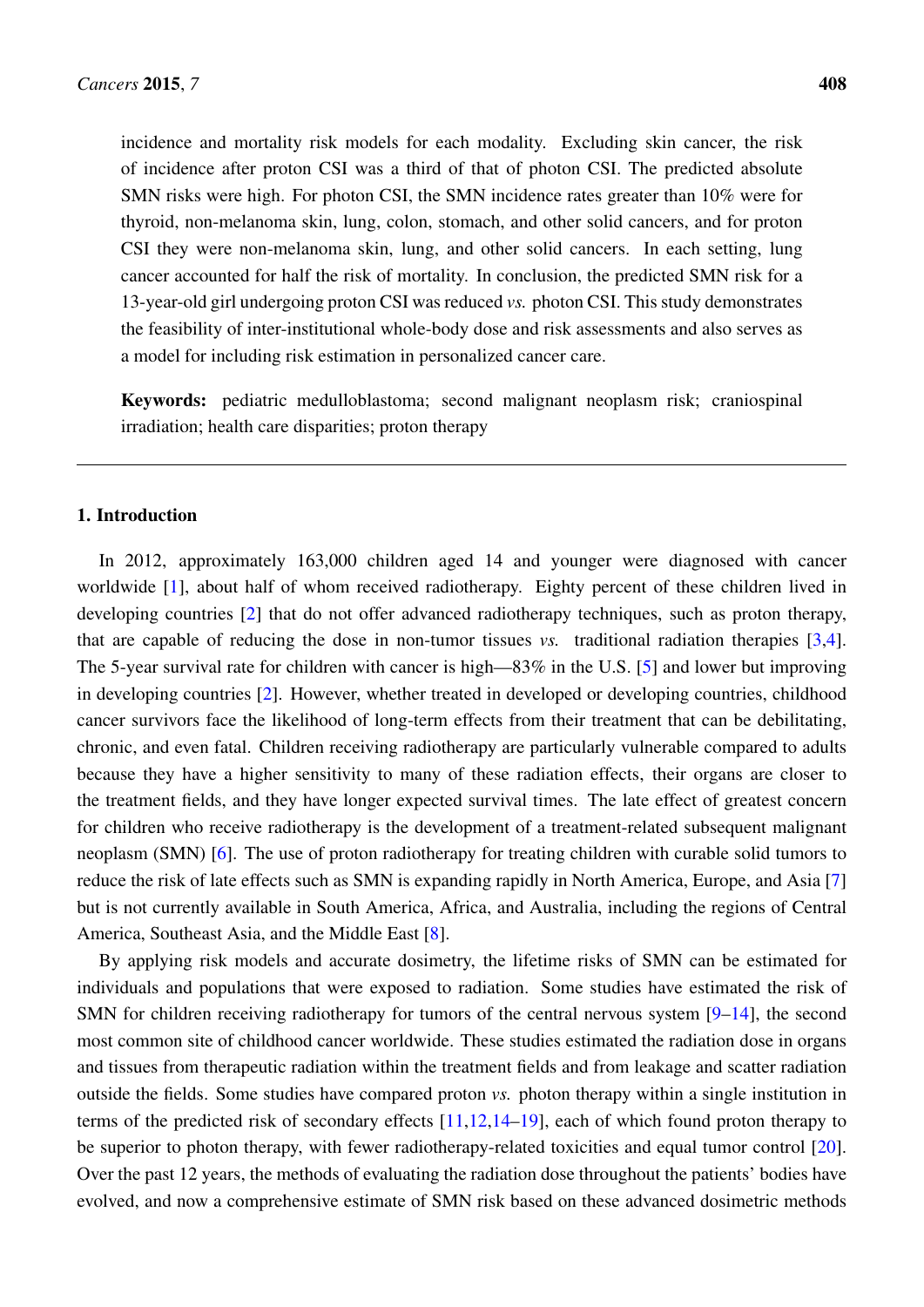is achievable, and this can be done inter-institutionally. Until now, a comparison in SMN risks had not been made between two institutions, one having proton therapy and the other having only photon therapy, for a child receiving radiotherapy for brain cancer. Such studies are needed to generate evidence to inform treatment decisions and planning in regions in which proton therapy is not locally available. For these reasons, using the most advanced and comprehensive dose reconstruction methods to estimate SMN risks, we compared a best-available radiotherapy in an academic cancer center in the Middle East (photon therapy) with that available in an academic cancer center in the U.S. (proton therapy) to treat a pediatric brain cancer.

The purpose of this study was to estimate for a single patient the reduction in SMN risk that may be achieved by applying proton beams rather than photon beams in craniospinal irradiation (CSI). We did this by estimating the predicted risks of radiogenic SMN incidence and mortality for a 13-year-old girl in two separate clinical environments. These estimates included dosimetric contributions from both therapeutic and stray radiation calculated in this study and widely-accepted SMN risk models from the literature. As a result, we were able to determine the SMN sites of greatest concern for each modality. In addition, in this multi-institutional study, we expanded, tested, and improved our methods for estimating out-of-field dose in photon radiotherapy, which will be applied in future studies.

#### 2. Methods and Materials

#### *2.1. Patient and Treatment Objectives*

To test a typical scenario for a pediatric cancer patient with prospects for long-term survival of a primary cancer, we created separate CSI treatments for a patient diagnosed with medulloblastoma according to the standards of care of two leading academic cancer treatment facilities in their respective regions—The University of Texas MD Anderson Cancer Center ("MD Anderson") using protons [\[21\]](#page-19-2) and the American University of Beirut Medical Center (AUBMC) using photons. Unlike MD Anderson, AUBMC offers only photon therapy and not proton therapy, a limitation that is true of cancer care facilities throughout the Middle East and all developing countries (China and South Africa are the only countries classified as developing by the World Bank in which patients have been treated with proton therapy, but they have accumulated less than 2,000 patients treated to date) [\[8](#page-18-6)[,22\]](#page-19-3). The intent of the CSI was to sterilize potential residual cancer cells in the tumor bed, central nervous system, and cerebrospinal fluid by delivering the prescribed dose,  $D_{Rx}$ , of 23.4 Gy-RBE to the entire craniospinal axis (1.8 Gy-RBE/fraction in 13 fractions). The patient was a 13-year-old girl, with a height of 147 cm and a mass of 42.6 kg, who had been treated with proton CSI at MD Anderson. As part of the patient's care, computed tomography (CT) images in the supine position had been acquired for treatment planning purposes; the images extended from the patient's mid-thigh to beyond the top of the head (71.5 cm), with a reconstructed slice thickness of 2.5 mm (pixel size  $0.98$  mm  $\times$  0.98 mm). Target and avoidance structures were contoured as well as organs and tissues that corresponded to possible SMN sites, which included the "whole body" (*i.e.*, that captured in the CT image set), bladder, breasts, colon, liver, lungs, ovaries, skin, stomach, thyroid, uterus, rectum, red bone marrow, and a "remainder" that was created as a Boolean subtraction of the union of all specific SMN-site organs and tissues from the whole body. This remainder volume included the central nervous system. SMN risks from intracranial boost fields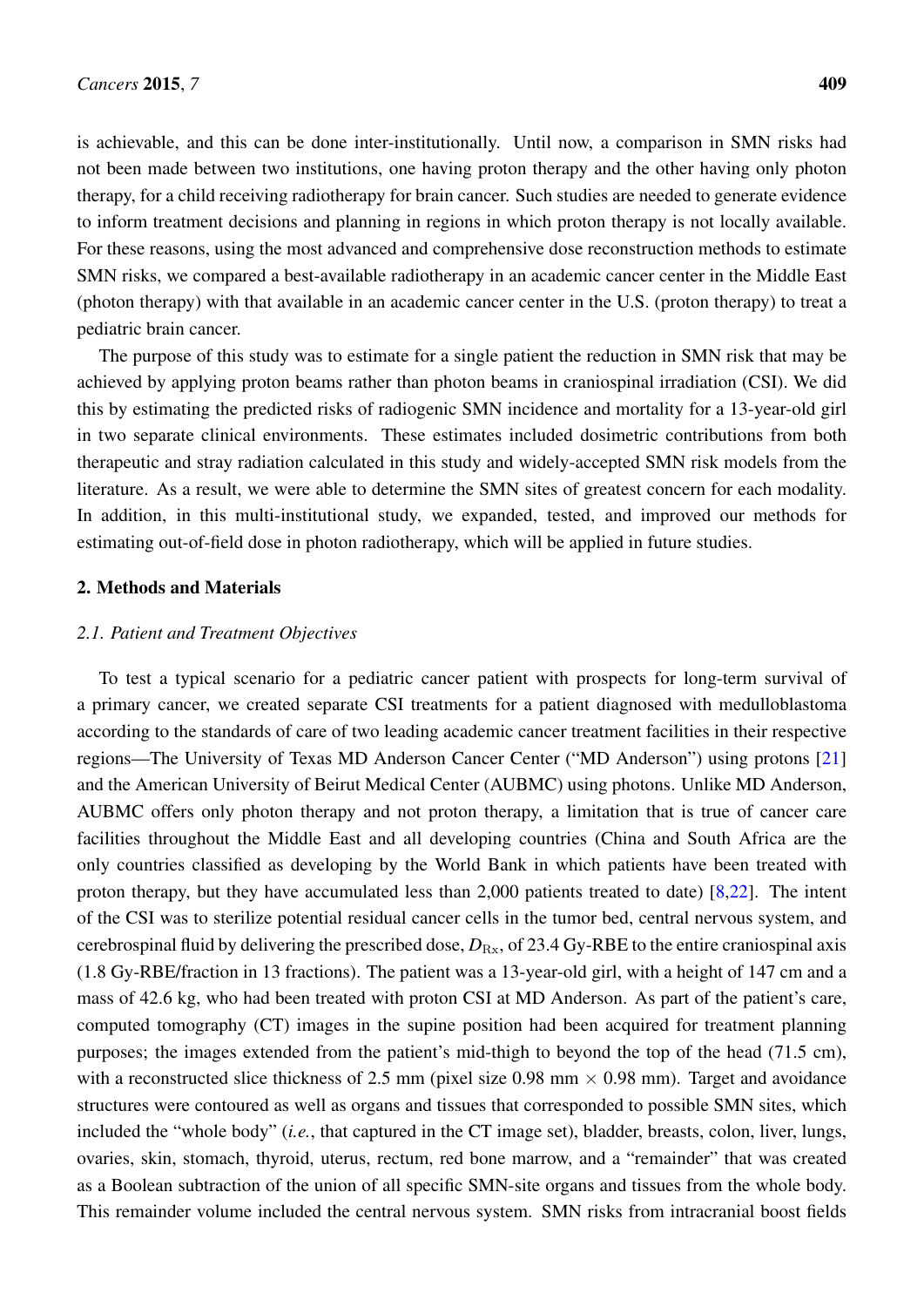targeting the tumor resection bed or posterior fossa were not considered in this study because boost fields are small and bear much less importance for SMN risk than the CSI fields [\[10\]](#page-18-11). This study was performed under protocols approved by MD Anderson's and AUBMC's institutional review boards.

### 2.1.1. Proton CSI

The MD Anderson standard proton treatment technique for pediatric CSI is administered with the patient positioned in the supine position [\[21\]](#page-19-2). The RBE of therapeutic protons for deterministic effects throughout the treatment volume was taken as 1.1 (ICRU 2007). Therefore, the absorbed dose from proton beams that corresponded to  $D_{Rx}$  was 21.3 Gy. A treatment couch model had been added to the CT images to account for attenuation through the couch. The proton CSI treatment plan was created using a commercial treatment planning system (TPS; Eclipse, version 8.9; Varian Medical Systems, Inc., Palo Alto, CA, USA) [\[23\]](#page-19-4). The treatment unit was MD Anderson's passive scattering proton therapy gantry (Probeat, Hitachi America, Ltd., Brisbane, CA, USA) that was described previously, along with the CSI delivery technique [\[9,](#page-18-7)[23–](#page-19-4)[25\]](#page-19-5). The proton CSI plan comprised five treatment fields: lower, middle, and upper posterior anterior spinal fields (LPA, MPA, and UPA) and right and left posterior oblique cranial fields (RPO and LPO). The original plan included two longitudinal shifts of the position of the abutment of the fields, but these shifts were not taken into consideration in this research study. The field characteristics are listed in Table [1.](#page-5-0)

<span id="page-5-0"></span>**Table 1.** Treatment field characteristics for the proton CSI, with Monitor Units listed for  $D_{\text{Rx}}$ . "Air gap" refers to the distance between the distal edge of most downstream component of the treatment unit (range compensator) and the proximal surface of the patient along the central beam axis.

| <b>Proton CSI</b>                          | <b>LPA</b>     | <b>MPA</b>     | <b>UPA</b>     | <b>RPO</b>     | <b>LPO</b>     |
|--------------------------------------------|----------------|----------------|----------------|----------------|----------------|
| <b>Monitor Units</b>                       | 2493           | 2594           | 2577           | 1349           | 1323           |
| Nominal injection beam energy (MeV)        | 180            | 160            | 160            | 200            | 200            |
| Range in patient (cm $H_2O$ )              | 14.2           | 10.9           | 11.4           | 15.3           | 15.8           |
| Nominal SOBP width (cm)                    | 7              | 6              | 5              | 16             | 16             |
| Gantry angle $(°)$                         | 180            | 180            | 180            | 255            | 105            |
| Couch rotation angle $(°)$                 | $\Omega$       | $\Omega$       | $\Omega$       | $\mathcal{D}$  | 358            |
| Air gap (cm)                               | 23             | 25             | 26             | 38             | 39             |
| Aperture block thickness (cm)              | 6              | 4              | 4              | 6              | 6              |
| Pre-collimated field size (cm $\times$ cm) | $25 \times 25$ | $25 \times 25$ | $25 \times 25$ | $25 \times 25$ | $25 \times 25$ |
| Collimated field, major axis (cm)          | 22.7           | 13.4           | 11.9           | 21.1           | 20.7           |
| Collimated field, minor axis (cm)          | 6.1            | 4.8            | 5.5            | 16.7           | 16.9           |

Abbreviations: LPA = lower posterior anterior; MPA = middle posterior anterior; UPA = upper posterior anterior; RPO = right posterior oblique; LPO = left posterior oblique; SOBP = spread-out Bragg peak.

The TPS was used to calculate the in-field dose throughout the virtual geometry, including the patient and the treatment couch, with a treatment planning calculation grid of 2.5 mm. Equivalent dose from secondary neutrons was calculated in each voxel using the Monte Carlo Proton Radiotherapy Treatment Planning (MCPRTP) system [\[9,](#page-18-7)[23,](#page-19-4)[26,](#page-19-6)[27\]](#page-19-7). The MCPRTP system was modified prior to this study to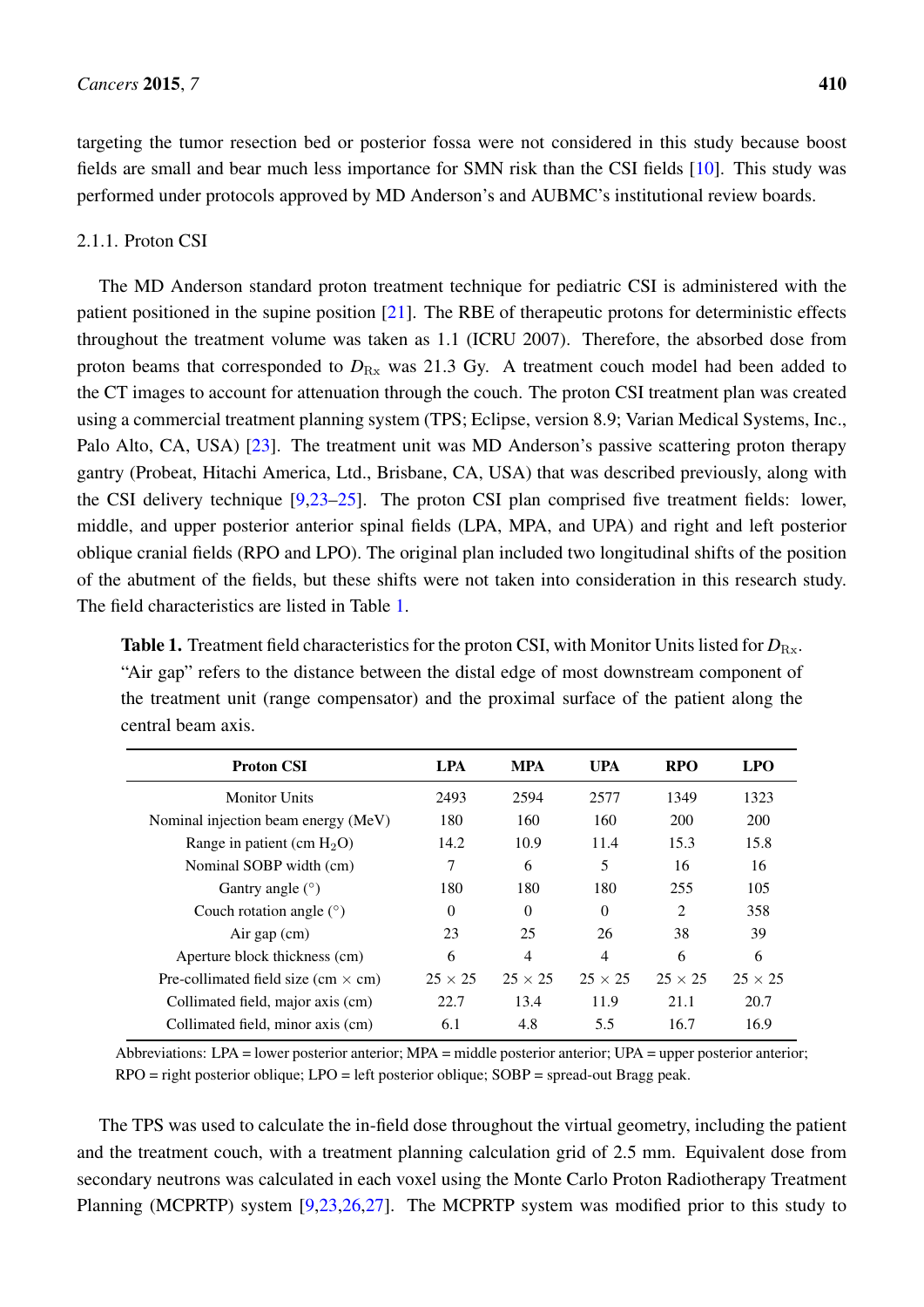include a lattice tally instead of a mesh tally to calculate dose within the patient [\[28\]](#page-19-8), an upgrade of the dose engine to version 2.7c of the Monte Carlo N-Particle eXtended code [\[29\]](#page-20-0), more-specific isotopic materials cards that call cross-section tables when available, the most up-to-date data libraries, an improved multiple Coulomb scattering algorithm [\[30](#page-20-1)[,31\]](#page-20-2), a reduced bin size for more precise proton stopping power, and removal of triton and  ${}^{3}$ He tracking. The system was validated by comparing its results to the results of previous studies and measured data. These changes resulted in more accurate dosimetric calculations, faster simulation times, and reduced variance. The treatment-plan Digital Imaging and Communications in Medicine-Radiation Therapy (DICOM-RT) objects [\[32\]](#page-20-3)—RT Image, RT Plan, RT Dose, and RT Structure Set—were exported to separate files and imported into MCPRTP to determine the secondary neutron absorbed dose. The geometric model included field-specific components of the treatment unit, including the structural and shielding materials, range modulator wheel, scattering foil, range shifter, collimating aperture, and range compensator  $[25,26]$  $[25,26]$ , and the extent of the patient geometry in the planning CT image set. The CT number in each voxel was converted to a mass density and a material composition in the geometric model using the machine-specific calibration curve of the TPS [\[9](#page-18-7)[,27\]](#page-19-7).

## 2.1.2. Photon CSI

The RT Image and RT Structure Set files from MD Anderson containing the containing the CT images and contoured volumes were de-identified [\[33,](#page-20-4)[34\]](#page-20-5), sent to AUBMC via encrypted and password-protected data transfer, and imported into the AUBMC TPS (Panther, version 4.72, Prowess Inc., Concord, CA, USA). Three-dimensional radiation therapy treatment fields were planned according to the standard of care for pediatric photon CSI at AUBMC. The photon CSI plan comprised four 6-MV treatment fields: LPA and UPA spinal fields and right and left lateral cranial fields (RL and LL) to be delivered using AUBMC's clinical linear accelerator and multi-leaf collimator (Artiste, Siemens Medical Solutions USA, Inc., Malvern, PA, USA). Cranial and upper spinal fields were matched by rotating the collimator used in the cranial fields, and no couch rotation was applied. Calculation points were placed on the central axis of each field: at the midline for the brain field and at the anterior cord depth for each spinal field. The fields were planned to deliver 23.4 Gy to calculation points while keeping the dose at any point in the cord or brain below 115% of the dose at the calculation points. The RBE of photons was taken as 1, so this prescription corresponded to a  $D_{Rx}$  of 23.4 Gy-RBE in common with the proton plan. At AUBMC, photon CSI is performed typically with a patient in the prone position, with the chin rotated out of the path of the upper spinal field. Because the CT image set had been collected at MD Anderson with the patient in the supine position, adjustments were made in the photon plan to remove the treatment couch and the patient's chin from the TPS calculations to resemble the scenario in which the CT image set had been collected with the patient in the prone position. Field characteristics are listed in Table [2.](#page-7-0)

#### <span id="page-6-0"></span>*2.2. In-Field Equivalent Dose in Organs and Tissues*

Mean organ doses were determined from voxelized dose distributions calculated by each TPS. The absorbed dose in each voxel from primary fields,  $D_v$ (pri), in Gy was calculated throughout the extent of the CT image set. The equivalent dose in each voxel from primary fields,  $H_v$ (pri), in Sv was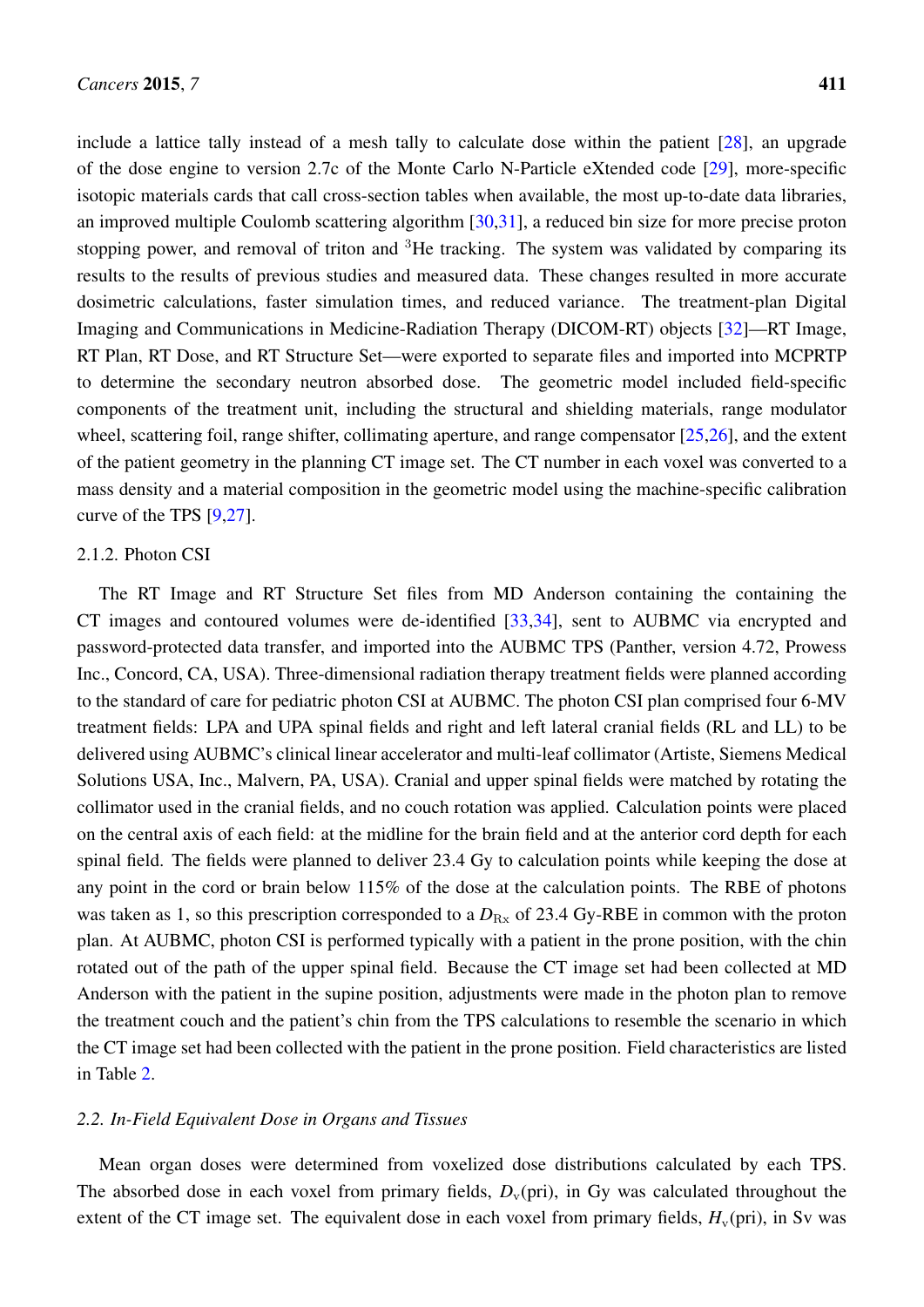the product of the mean radiation weighting factor,  $\overline{w_R}$ , used for deterministic and stochastic effects and  $D_{\rm v}$ (pri), or:

$$
H_v(\text{pri}) = \overline{w_R} \cdot D_v(\text{pri}) \tag{1}
$$

 $\overline{w_R}$  was taken as 1 for primary photon fields, following the recommendation in International Commission on Radiological Protection (ICRP) Publication 92 [\[35\]](#page-20-6). For primary proton fields,  $\overline{w_R}$  was estimated as the mean quality factor  $[36,37]$  $[36,37]$  at any point within the fields, or approximately 1.1. *H*<sub>T</sub>(pri) was calculated as the mass-weighted average of the equivalent dose in all voxels from primary fields within a particular organ or tissue, *T*, using the following equation:

$$
H_T = \frac{\sum_{v \text{ in } T} H_v \rho_v}{\sum_{v \text{ in } T} \rho_v} \tag{2}
$$

where  $\rho_v$  was the mass density of the tissue within a voxel. Finally, because the captured CT image set did not extend from the thighs to the feet, the low-dose regions inferior to the CT image set were not included in the red bone marrow, skin, remainder, and whole body volumes. To account for the effect of the lessening of  $H_T$ (pri) values by the weights of missing voxels in these regions, mean doses for these volumes were reduced by multiplying them by the ratio of the mass of the patient in the CT image set to the mass of the patient's entire body recorded in her clinical chart, or 0.726. Effectively, this approximation assumed that the dose in tissues inferior to the CT image set was negligible compared to the dose within the CT image set.

<span id="page-7-0"></span>Table 2. Treatment field characteristics for the photon CSI, with Monitor Units listed for  $D_{\text{Rv}}$ .

| <b>Photon CSI</b>                       | <b>LPA</b> | UPA      | RL      | LL      |
|-----------------------------------------|------------|----------|---------|---------|
| <b>Monitor Units</b>                    | 3008       | 2785     | 1245    | 1268    |
| Gantry angle $(°)$                      | 180        | 180      | 270     | 90      |
| Collimator angle $(°)$                  | $\theta$   | $\theta$ | 11      | 349     |
| $X1$ jaw (cm)                           | $-4.4$     | $-2.9$   | $-9.3$  | $-10.9$ |
| $X2$ jaw (cm)                           | 3.7        | 2.6      | 10.9    | 9.3     |
| $Y1$ jaw (cm)                           | $-4.1$     | $-9.0$   | $-10.0$ | $-10.0$ |
| $Y2$ jaw (cm)                           | 10.0       | 19.0     | 10.5    | 10.5    |
| Depth of calculation point (cm $H_2O$ ) | 6.7        | 5.1      | 7.6     | 8.1     |
| Effective square (cm)                   | 8.5        | 7.4      | 17.3    | 17.3    |
| Source-to-skin distance (cm)            | 100        | 100      | 92.9    | 92.7    |

Abbreviations: LPA = lower posterior anterior;  $UPA = upper$  posterior anterior;  $RL = right$  lateral;  $LL = left$  lateral.

#### *2.3. Stray Radiation Equivalent Dose in Organs and Tissues from Proton CSI*

For proton CSI, absorbed dose from secondary neutrons in each voxel,  $D_v(n)$ , was calculated throughout the patient's body—both in-field and out-of-field—using the MCPRTP system. The neutron component of the in-field absorbed dose was calculated separately because of the higher  $\overline{w_R}$  for neutrons than for protons. In proton beam radiotherapy, neutrons are produced in both the patient ("internal"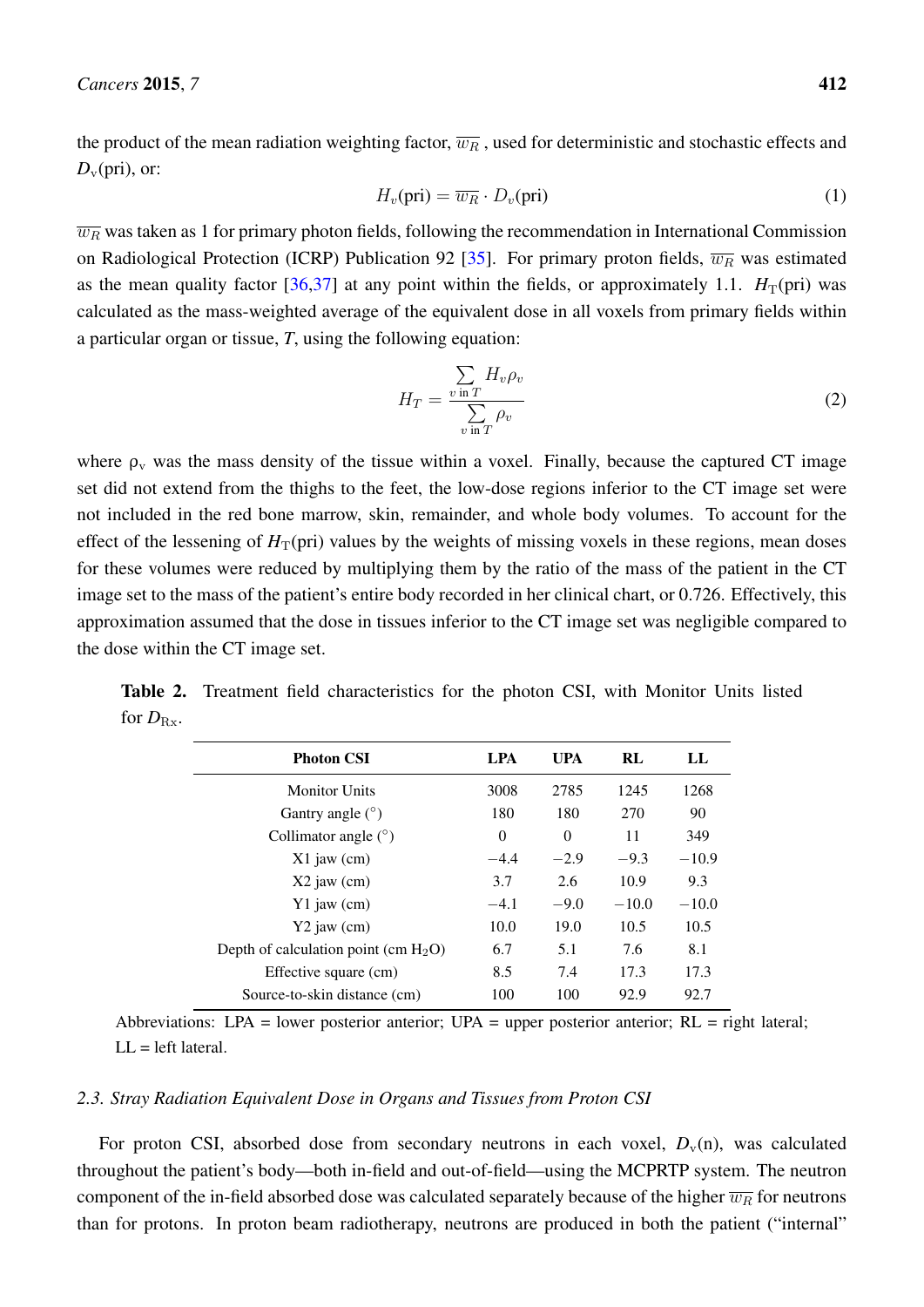neutrons) and treatment unit ("external neutrons"). In the MCPRTP system,  $D_v(n)$  was calculated for external neutrons,  $D_v(n_{\text{ext}})$ , and internal neutrons,  $D_v(n_{\text{int}})$ , in separate simulations for each treatment field, and the values were then summed for all fields. The values for  $\overline{w_R}$  were taken from the literature based on Monte Carlo simulations of children that most closely approximated the size of the 13-year-old girl in this study. The  $\overline{w_R}$  for external neutrons,  $\overline{w_{R,ext}}$ , was estimated as the mid-range value from a previous study in which the  $\overline{w_R}$  values were calculated by the MCPRTP system for passive-scattering proton CSI for a 10-year-old girl [\[10\]](#page-18-11), so that  $\overline{w_{R,ext}} = 9.2$ . The  $\overline{w_R}$  for internal neutrons,  $\overline{w_{R,int}}$ , was estimated as the average value from a previous study in which the  $\overline{w_R}$  values were calculated by MCPRTP system for neutrons produced within a small, adult-male phantom for passive-scattering proton CSI [\[14\]](#page-18-8), so that  $\overline{w_{R,\text{int}}}$  = 9.0. Those previous studies defined  $\overline{w_R}$  according to the recommendation found in ICRP Publication 92 [\[35\]](#page-20-6). Equation (1) was used to calculate  $H_v(n_{\text{ext}})$  and  $H_v(n_{\text{int}})$ , Equation (2) was used to calculate  $H_T(n_{\text{ext}})$  and  $H_T(n_{\text{int}})$ , and these values were reduced as described in Section [2.2](#page-6-0) for organs and tissues that extended beyond the CT image set. Finally, for each treatment field, the total organ equivalent dose from secondary neutrons,  $H_T(n)$ , was the sum of the external and internal neutron contributions, or:

$$
H_{\rm T}(\mathrm{n}) = H_{\rm T}(\mathrm{n_{\rm ext}}) + H_{\rm T}(\mathrm{n_{\rm int}}) \tag{3}
$$

The equivalent dose results for neutrons calculated by MCPRTP were reported per source particle,  $H_v$ /sp in (Sv·sp<sup>-1</sup>). Therefore, it was necessary to normalize the secondary neutron  $H_T$  values to the therapeutic dose in the following manner. A beam normalization volume (BNV) was contoured for each field encompassing voxels in the central region of the proton CSI target volume of each field and receiving approximately uniform absorbed dose. Additional separate MCPRTP simulations were performed in which *D*<sub>v</sub>(pri)/sp (in Gy·sp<sup>-1</sup>) was determined and carried through the methods above to calculate  $H_v$ (pri)/sp and  $H_{\text{BNV}}$ (pri)/sp. Finally,  $H_T$  was calculated as the product of  $H_T$ /sp and the number of source particles required for  $H_{\text{BNV}}(\text{pri})/\text{sp}$  from MCPRTP to match the  $H_{\text{BNV}}(\text{pri})$  from the TPS, or:

$$
H_T = \frac{H_T}{\text{sp}} \times \text{source particles} = \frac{H_T}{\text{sp}} \times \frac{\left\{H_{\text{BNV}}(\text{pri})\right\}_{\text{TPS}}}{\left\{\frac{H_{\text{BNV}}(\text{pri})}{\text{sp}}\right\}_{\text{MCPRTP}}}
$$
(4)

#### <span id="page-8-0"></span>*2.4. Equivalent Dose in Organs and Tissues for Photon CSI*

Dose calculation algorithms of TPSs for photon radiotherapy are accurate in the in-field region but inaccurate in the out-of-field region [\[38–](#page-20-9)[41\]](#page-20-10). To determine out-of-field equivalent dose in organs and tissues that are sensitive to radiation carcinogenesis, we used three distinct approaches and compared the results: (1) based on TPS calculations only; (2) a volume-weighted average based on measurements in an anthropomorphic phantom; and (3) based on a an analytical model relating out-of-field dose to distance from the CSI field edge.

#### 2.4.1. Approach 1: TPS Calculations

In the first approach, we calculated the mean equivalent dose in organs and tissues for in-field, partially in-field, and out-of-field organs based only on the TPS calculation. To maintain consistency between the methods of calculating mean  $H<sub>T</sub>$  values, we exported the dose distribution calculated by the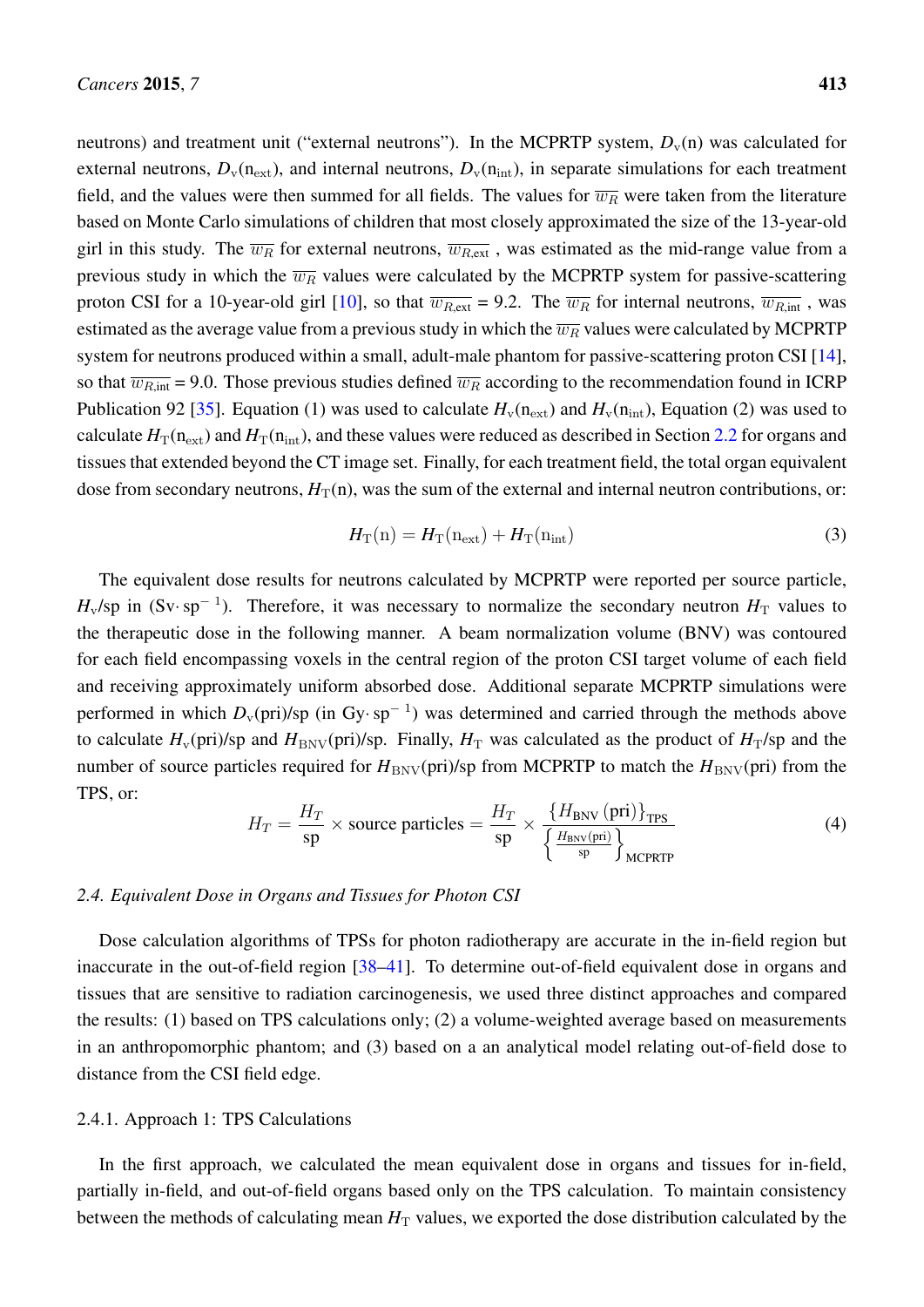AUBMC TPS to DICOM RT Dose files, imported them into the MD Anderson TPS, and used the MD Anderson TPS to calculate  $H<sub>T</sub>$ , as described in Section [2.2.](#page-6-0)

#### <span id="page-9-0"></span>2.4.2. Approach 2: Volume-Weighted Average

In the second approach, we applied the volume-weighted averaging technique developed by Howell *et al.* [\[42\]](#page-20-11). Dose volume histogram (DVH) data were exported from the TPS. For organs and tissues that were entirely within the treatment field, the DVH data alone was used to determine the equivalent dose in organs and tissues, as described in Section [2.2.](#page-6-0) For organs that were entirely outside of the treatment field, the mean organ equivalent dose values were determined from our previous study in which thermoluminescent dosimeter (TLD) measurements were made within an anthropomorphic phantom receiving photon CSI at AUBMC [\[41\]](#page-20-10). The mean organ equivalent dose in each out-of-field organ was calculated as an average of the equivalent doses of all TLD measurements within the organ. For organs and tissues that were partially in the treatment field, as described by Howell *et al.*, a sensitivity analysis was performed to determine if the DVH data were sufficiently accurate for calculating the mean organ dose. Specifically, if adjusting  $D_v$  in the voxels outside the 5% isodose surface by  $\pm 60\%$  resulted in a greater than  $\pm 5\%$  difference in  $H_T$ , then  $H_T$  for that organ was estimated based on a volume-weighted average that combined the TPS estimate of the in-field component of dose with a measured out-of-field component of dose. If not,  $H_T$  for that organ was determined based on the  $D_v$  values from the TPS.

#### 2.4.3. Approach 3: Model-Based Estimate

In the third approach, we applied an analytical model developed in our previous study [\[41\]](#page-20-10) of absorbed dose *vs.* distance from the CSI field edge (*i.e.*, 50% isodose surface). Because the treatment unit for this study was the same as that in the previous study, the model and its fitted parameters were applied directly. For each voxel that was more than 1 cm outside of the field edge, the  $D_v$  values were replaced by those calculated by the following equation:

$$
H_v = \overline{w_R} \cdot D_{Rx} \cdot \left\{ \frac{D_v}{D_{Rx}} \right\}_{v,\text{model}} = \overline{w_R} \cdot D_{Rx} \cdot \frac{1 \text{ Gy}}{100 \text{ cGy}} \cdot \left[ \frac{\alpha_1}{\sqrt{2\pi\sigma_1^2}} e^{-\frac{(r-\mu_1)^2}{2\sigma_1^2}} + \frac{\alpha_2}{\sqrt{2\pi\sigma_2^2}} e^{-\frac{(r-\mu_2)^2}{2\sigma_2^2}} \right] (5)
$$

where  $\alpha_1 = 224.8$  cm-cGy/Gy,  $\mu_1 = -2.16$  cm,  $\sigma_1 = 1.57$  cm,  $\alpha_2 = 224.3$  cm-cGy/Gy,  $\mu_2 = -7.43$  cm, and  $\sigma_2 = 10.28$  cm from the previous study.

To replace the TPS-calculated values with those calculated by the model, we used the following computational methods. The 50% isodose surface was converted to a contoured structure using the TPS. Then the DICOM-RT objects for the dose distributions and contoured structures were exported from the TPS to separate RT Dose and RT Structure Set formatted files, respectively. The coordinates and doses of each voxel in the RT Dose file and the coordinates of each vertex of the 50% isodose surface in the RT Structure Set file were read into an in-house code and processed using commercial software (MATLAB R2008b, The MathWorks, Inc., Natick, MA, USA). For each voxel that was both outside the 50% isodose surface and at a distance greater than 1 cm from the nearest vertex of the 50% isodose surface, the code replaced  $H<sub>v</sub>$  with the model-based estimate from Equation (5). The resulting position and dose data were converted back into a DICOM RT Dose file, and  $H<sub>T</sub>$  values were calculated as described in Section [2.2.](#page-6-0)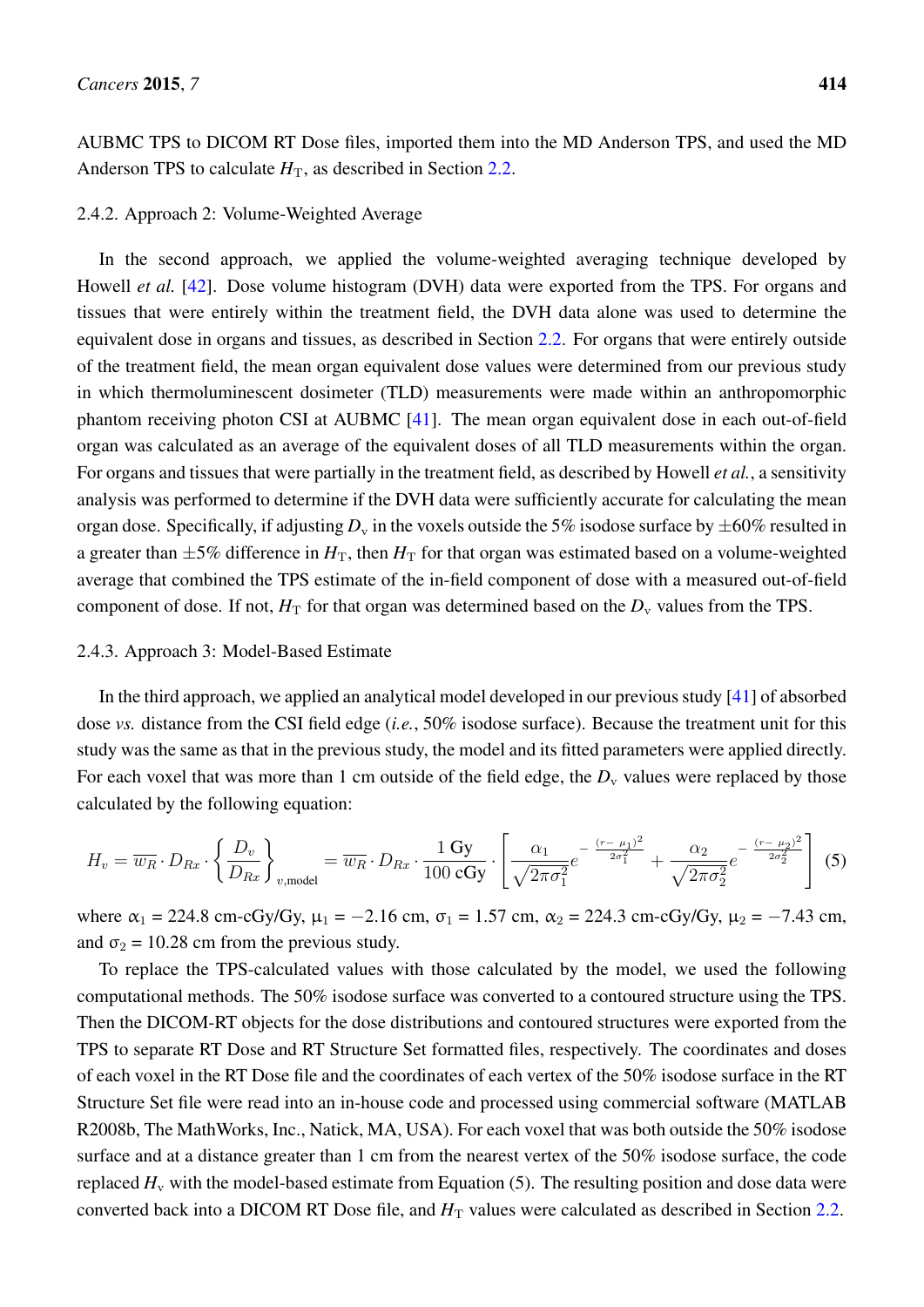#### *2.5. Risks of SMN Incidence and Mortality*

The excess absolute lifetime risks of radiogenic cancer incidence,  $I_T$ , and mortality,  $M_T$ , were estimated for specific cancer sites that correspond to *T* using linear-no-threshold models:

$$
I_T = \left(\frac{I_T}{H_T}\right) \cdot H_T \text{ and } M_T = \left(\frac{M_T}{H_T}\right) \cdot H_T \tag{6}
$$

in which  $I_T/H_T$  and  $M_T/H_T$  were risk coefficients derived from the age-, sex-, and organ-specific risk models of the BEIR VII Report of the National Research Council of The National Academies [\[43\]](#page-20-12).  $I_T/H_T$  and  $M_T/H_T$  coefficients for each *T* were interpolated linearly between values for a 10-year-old girl and a 15-year-old girl from Tables 12D-1 and 12D-2 in the BEIR VII Report. *H*remainder was used to estimate the risk of other solid cancers, and *H*redbonemarrow was used to estimate the risk of leukemia. This risk model was used for all cancers with the following exceptions in which recommended risk coefficients were not provided in the BEIR VII Report. For non-melanoma skin cancer (NMSC), we applied values of *I*skin/*H*skin and *M*skin/*H*skin that we derived from ICRP Publication 60 [\[36\]](#page-20-7), adjusting for age and sex, as described previously  $[10]$ . For  $M_{\text{thvroid}}/H_{\text{thvroid}}$ , we multiplied the interpolated value for *I*thyroid/*H*thyroid by the proposed lethality fraction for thyroid cancer of 0.1 from ICRP Publication 60. Thus, we took into account all known radiogenic cancer risks.

The risk coefficients for all cancers except leukemia had been reduced by a dose and dose rate effectiveness factor (DDREF) of 1.5 that corrected the risk models for low dose (<100 mGy) or low dose rate (<0.01 mGy/min) exposures. Because the organ doses in this study were moderate to high, we removed the DDREF by increasing  $I_T/H_T$  and  $M_T/H_T$  by a factor of 1.5 for all cancers except leukemia. Similarly, we excluded DDREF for  $I_{\rm skin}/H_{\rm skin}$  and  $M_{\rm skin}/H_{\rm skin}$ . The final values of  $I_{\rm T}/H_{\rm T}$  and  $M_{\rm T}/H_{\rm T}$ , after adjustment for DDREF, for a 13-year-old girl are listed in Table [3.](#page-10-0)

| <b>Cancer Site</b> | $I_{\rm T}/H_{\rm T}$ (%/Sv) | $M_{\rm T}/H_{\rm T}$ (%/Sv) |
|--------------------|------------------------------|------------------------------|
| Stomach            | 0.98                         | 0.55                         |
| Colon              | 2.15                         | 1.00                         |
| Liver              | 0.26                         | 0.23                         |
| Lung               | 6.78                         | 5.96                         |
| <b>Breast</b>      | 9.25                         | 2.17                         |
| Uterus             | 0.49                         | 0.11                         |
| Ovary              | 0.98                         | 0.54                         |
| <b>Bladder</b>     | 2.07                         | 0.58                         |
| Thyroid            | 3.25                         | 0.33                         |
| Leukemia           | 0.80                         | 0.52                         |
| <b>NMSC</b>        | 17.77                        | 0.04                         |
| Other solid        | 6.82                         | 2.93                         |

<span id="page-10-0"></span>**Table 3.** Risk coefficients for radiogenic cancer incidence,  $I_T/H_T$ , and mortality,  $M_T/H_T$ , for a 13-year-old girl, listed in terms of absolute risk (in percent) per equivalent dose (in Sv).

Risks are reported in percentages, meaning the number of SMNs or SMN fatalities per 100 13-year-old girls treated with these methods.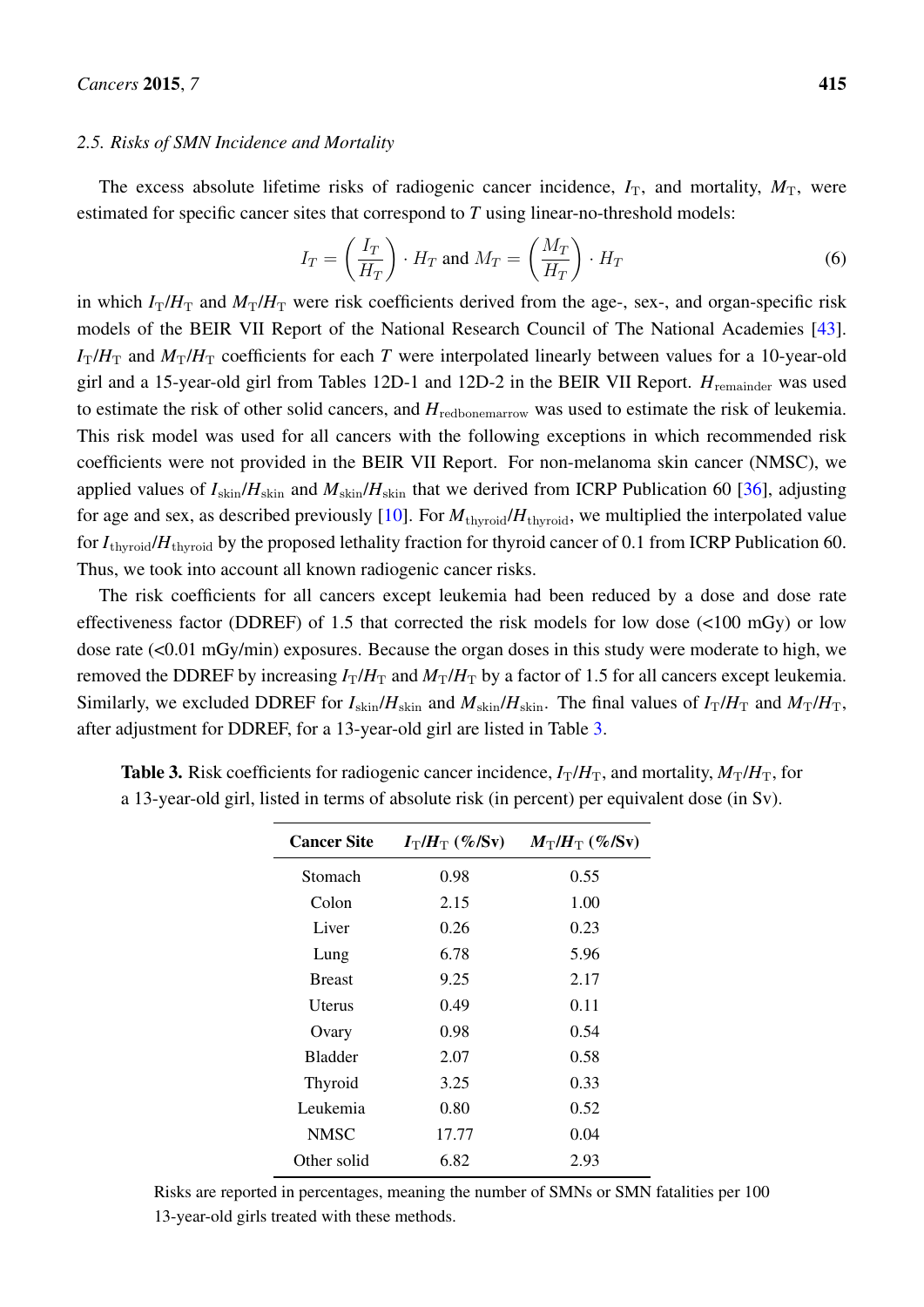#### 3. Results *Cancers* **2015**, *7* **416**

# 3.1. Absorbed Dose, RBE-Weighted Absorbed Dose, and Equivalent Dose

Figure [1](#page-11-0) shows the distributions of  $D_v$  of the therapeutic fields as calculated by the TPSs. In the axial plane shown, the proton CSI plan had a narrower (left to right) but deeper 100% isodose line than the photon CSI plan. These effects resulted from differences in standards of care at the two clinics, with AUBMC having wider lateral margins for photon CSI and MD Anderson including the distal portion of the vertebral body in the proton CSI target volume, both of which are to avoid a steep dose gradient in the vertebrae for patients that are still maturing and subsequently to reduce the risk of asymmetric bone growth [\[24\]](#page-19-9).  $f(x)$  patients that are still maturing and subsequently to reduce the risk of asymmetric bone growth  $f(x)$ .

<span id="page-11-0"></span>

**Figure 1.** Predicted dose distributions from the primary fields in cGy-RBE for photon CSI at AUBMC (top half) and proton CSI at MD Anderson (bottom half) in axial and sagittal at AUBMC (top half) and proton CSI at MD Anderson (bottom half) in axial and sagittal planes. The contour marked in red is the 100% isodose line, representing 23.4 Gy-RBE. planes. The contour marked in red is the 100% isodose line, representing 23.4 Gy-RBE.

Values of  $H_T$  for proton CSI at MD Anderson are listed in Table [4,](#page-12-0) including dose from primary (therapeutic) fields and secondary neutrons. Primary proton fields were the main contributors to  $H_T$  in the red bone marrow, remainder, whole body, skin, and lungs. These were also the organs and tissues the red bone marrow, remainder, whole body, skin, and lungs. These were also the organs and tissues that received the largest  $H_T$ . The liver, thyroid, and colon received comparable contributions from proton fields and secondary neutrons, and secondary neutrons predominated  $H_T$  in the stomach, breasts, uterus, bladder, and ovaries. In each organ and tissue, both external and internal neutrons were contributors to  $H_T$ , and  $H_T$  from external neutrons was between 1.4 and 4.4 times that from internal neutrons. Apart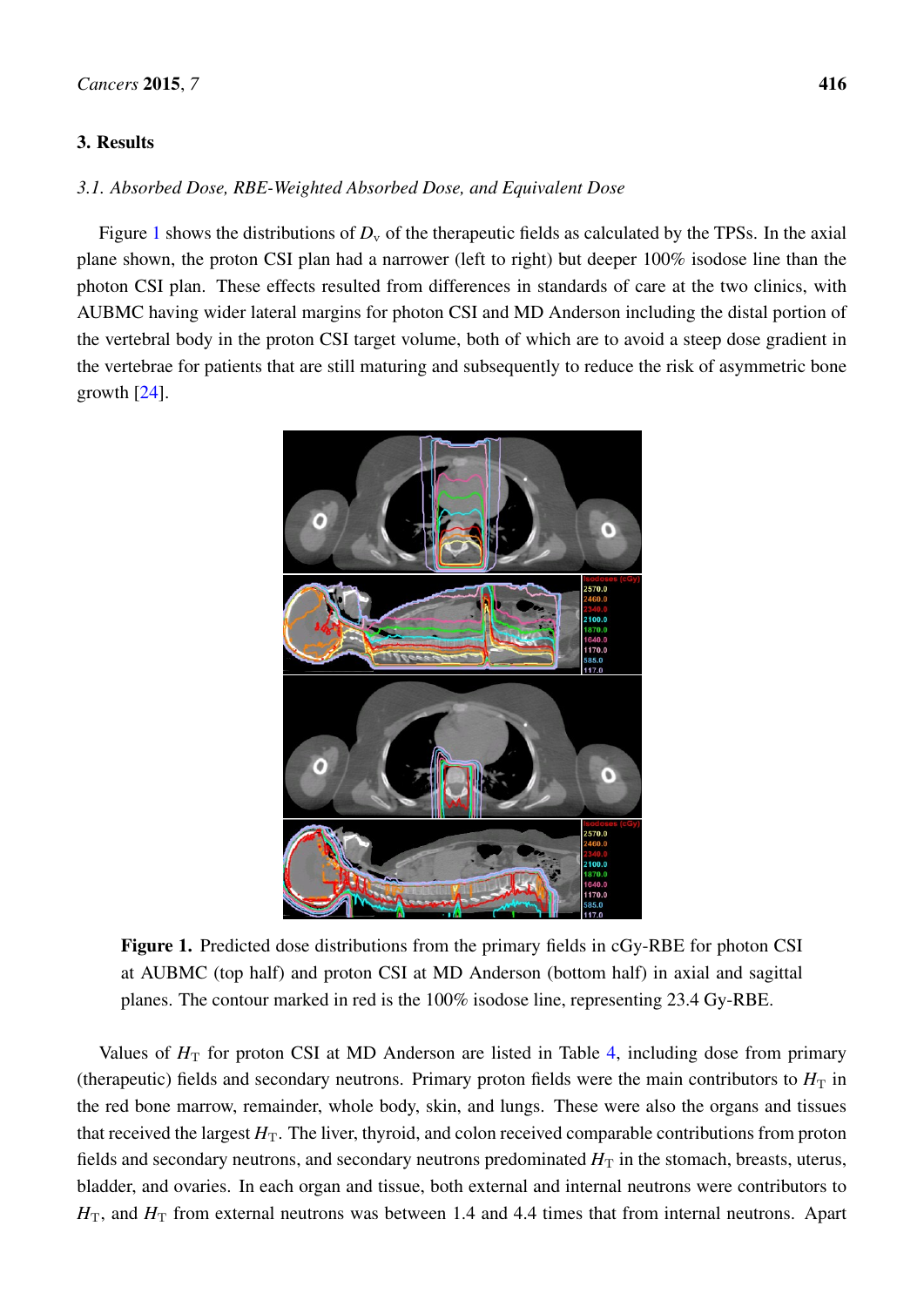from the whole body volume, the organs and tissues receiving the highest  $H<sub>T</sub>$  in proton CSI were the red bone marrow, remainder, skin, and lungs.

<span id="page-12-0"></span>**Table 4.** Mean organ equivalent dose,  $H_T$ , for proton CSI of a 13-year-old girl at MD Anderson. The values in the table include  $H<sub>T</sub>$  attributable to the rapeutic protons, neutrons generated in the treatment unit ("external neutrons"), and neutrons generated in the patient ("internal neutrons"). The TPS does not estimate statistical uncertainty in dose, and the statistical uncertainties for neutron  $H<sub>T</sub>$  values were less than 3%.

|                        |                        | $H_{\rm T}$ (Sv)         |                          |              |
|------------------------|------------------------|--------------------------|--------------------------|--------------|
| <b>Organ or Tissue</b> | <b>Primary Protons</b> | <b>External Neutrons</b> | <b>Internal Neutrons</b> | <b>Total</b> |
| <b>Stomach</b>         | 0.01                   | 0.34                     | 0.14                     | 0.49         |
| Colon                  | 0.08                   | 0.27                     | 0.11                     | 0.46         |
| Liver                  | 0.39                   | 0.38                     | 0.12                     | 0.89         |
| Lungs                  | 1.82                   | 0.48                     | 0.17                     | 2.47         |
| <b>Breasts</b>         | 0.00                   | 0.32                     | 0.07                     | 0.39         |
| Uterus                 | 0.00                   | 0.21                     | 0.08                     | 0.29         |
| Ovaries                | 0.00                   | 0.18                     | 0.07                     | 0.25         |
| <b>Bladder</b>         | 0.00                   | 0.13                     | 0.06                     | 0.19         |
| Thyroid                | 0.45                   | 0.44                     | 0.31                     | 1.20         |
| Red bone marrow        | 4.41                   | 0.24                     | 0.14                     | 4.79         |
| Skin                   | 2.40                   | 0.27                     | 0.12                     | 2.79         |
| Remainder              | 2.84                   | 0.27                     | 0.16                     | 3.27         |
| Whole body             | 2.52                   | 0.27                     | 0.15                     | 2.94         |

Values of  $H_T$  for photon CSI at AUBMC are listed in Table [5](#page-13-0) for each of the three methods of estimating out-of-field dose. In photon CSI, the uterus, ovaries, and bladder were entirely out-of-field, and all other volumes were partially in-field. The sensitivity analysis (see Section [2.4.2\)](#page-9-0) for each of the partially in-field organs revealed that the TPS was sufficiently accurate for calculating  $H_T$  values. This was true even for the breast, in which only 12% of the volume was within the 5% isodose surface. Therefore, in the volume-weighted average approach,  $H<sub>T</sub>$  was modified only for the uterus, ovaries, and bladder, as shown in Table [5.](#page-13-0) The model-based approach for replacing the out-of-field dose resulted in higher  $H_T$  values. Those increases in  $H_T$  were slight in the whole body, stomach, remainder, red bone marrow, and skin (percent difference  $\leq 10\%$ ); moderate in the colon, liver, and lungs (10%  $\lt$  percent difference  $\leq 50\%$ ), and large in the bladder, uterus, breasts, and ovaries (percent difference  $>50\%$ ). Compared to the model-based approach, the TPS calculation underestimated  $H<sub>breaks</sub>$  by more than a factor of 2. The volume-weighted approach resulted in higher  $H_{\text{uterus}}$ ,  $H_{\text{ovaries}}$ , and  $H_{\text{bladder}}$  values that were higher than those of the TPS calculations but lower than those of the model-based approach. Because it was entirely in-field, the choice of methods had no effect on the reported thyroid dose. The organs and tissues receiving the highest  $H<sub>T</sub>$  in photon CSI at AUBMC were the thyroid, stomach, colon, red bone marrow, and lungs.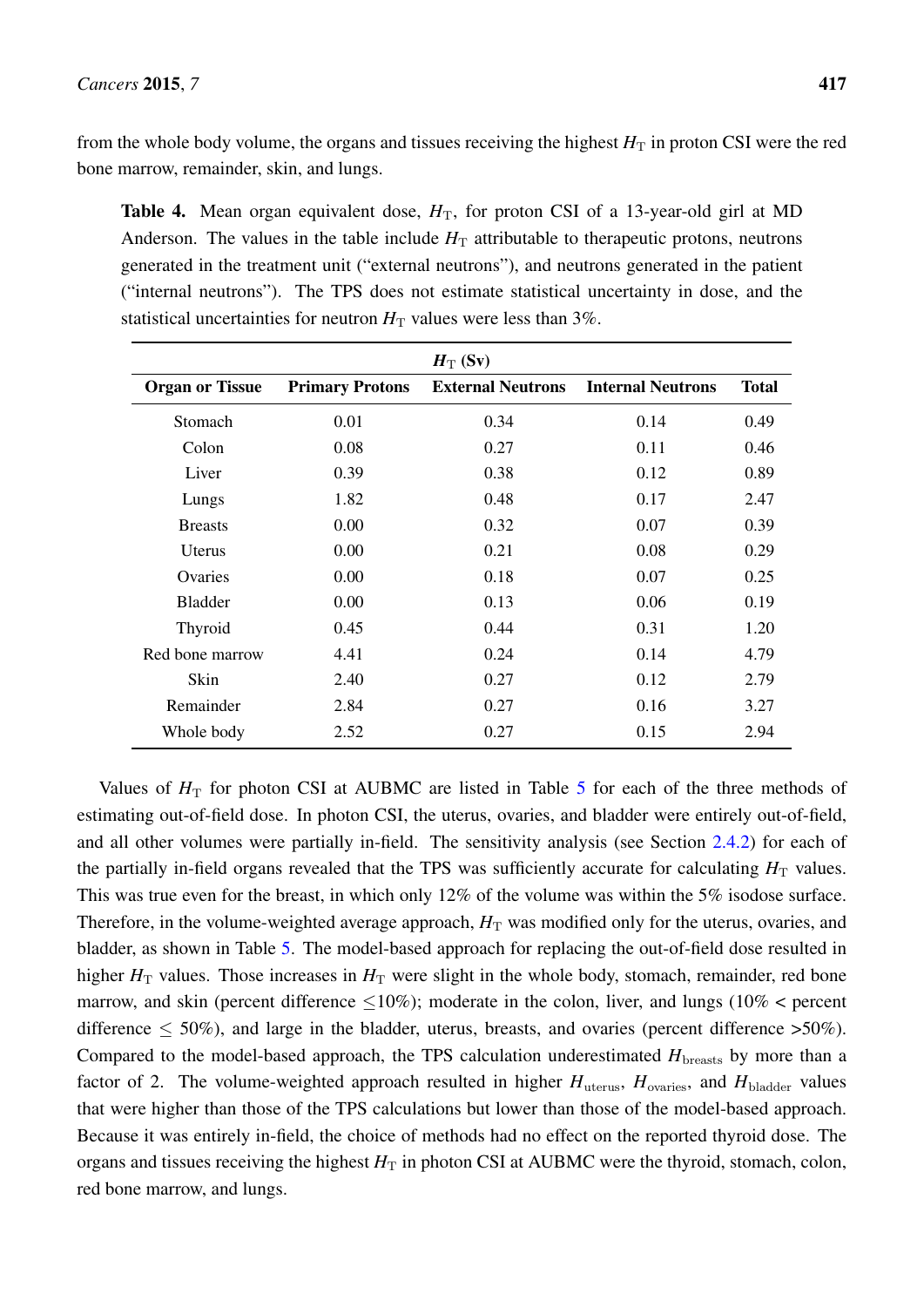After accounting for out-of-field dose,  $H<sub>T</sub>$  values were higher for photon CSI at AUBMC than for proton CSI at MD Anderson in all organs and tissues except the skin, which had approximately equal  $H<sub>T</sub>$ . The red bone marrow, remainder, and whole body organs also had  $H<sub>T</sub>$  values for photon CSI that were within a factor of 2 of those of proton CSI. Other radiosensitive organs and tissues had  $H<sub>T</sub>$  values for photon CSI that were factors of 2.3 to 20.1 higher than those of proton CSI.

<span id="page-13-0"></span>**Table 5.** Mean organ equivalent dose,  $H_T$ , for photon CSI of a 13-year-old girl at AUBMC. Three distinct methods were compared (see Section [2.4\)](#page-8-0). The values from the far right column were used in SMN risk assessments and comparisons with proton CSI at MD Anderson.

| $H_{\rm T}$ (Sv)   |                                      |                            |                      |  |
|--------------------|--------------------------------------|----------------------------|----------------------|--|
| Organ or           | <b>TPS</b><br><b>Volume-Weighted</b> |                            | TPS in-Field & Model |  |
| <b>Tissue</b>      | Only                                 | <b>Averaging Technique</b> | Out-of-Field         |  |
| Stomach            | 9.48                                 | 9.48                       | 9.73                 |  |
| Colon              | 6.12                                 | 6.12                       | 6.82                 |  |
| Liver              | 4.64                                 | 4.64                       | 5.33                 |  |
| Lungs              | 4.78                                 | 4.78                       | 5.59                 |  |
| <b>Breasts</b>     | 0.72                                 | 0.72                       | 1.57                 |  |
| Uterus             | 0.02                                 | 0.60                       | 1.11                 |  |
| Ovaries            | 0.02                                 | 0.60                       | 1.70                 |  |
| <b>Bladder</b>     | 0.03                                 | 0.60                       | 1.10                 |  |
| Thyroid            | 16.75                                | 16.75                      | 16.75                |  |
| Red bone<br>marrow | 5.49                                 | 5.49                       | 5.88                 |  |
| Skin               | 2.58                                 | 2.58                       | 2.80                 |  |
| Remainder          | 4.77                                 | 4.77                       | 4.91                 |  |
| Whole body         | 4.53                                 | 4.53                       | 4.64                 |  |

#### *3.2. Risk of SMN Incidence and Mortality*

 $I<sub>T</sub>$  values from photon CSI at AUBMC and proton CSI at MD Anderson are shown in Figure [2,](#page-14-0) as are the ratios of  $I_T$  for proton CSI to  $I_T$  for photon CSI. The SMN with the highest  $I_T$  values for photon CSI were thyroid cancer, NMSC, lung cancer, and other solid cancers. Those with highest  $I_T$  values for proton CSI were NMSC, other solid cancers, and lung cancer. Differences in  $I_T$  of 5% or more between the two treatments were found for thyroid, lung, colon, breast, stomach, and other solid cancers; and differences in  $I_T$  for the other cancers were less than 2%. Ratios of  $I_T$  were less than 1 for all cancers except NMSC and were smallest for stomach, colon, and thyroid cancers. The ratio of the sums of  $I_T$ for all cancers was 0.46 when including NMSC and 0.30 when excluding NMSC. NMSC accounted for one-quarter and one-half of the sums of  $I<sub>T</sub>$  in photon CSI and proton CSI, respectively. In photon CSI, only one-tenth of the total risk of SMN incidence was from out-of-field dose, but in proton CSI, one-quarter of the total risk of SMN incidence was from stray radiation.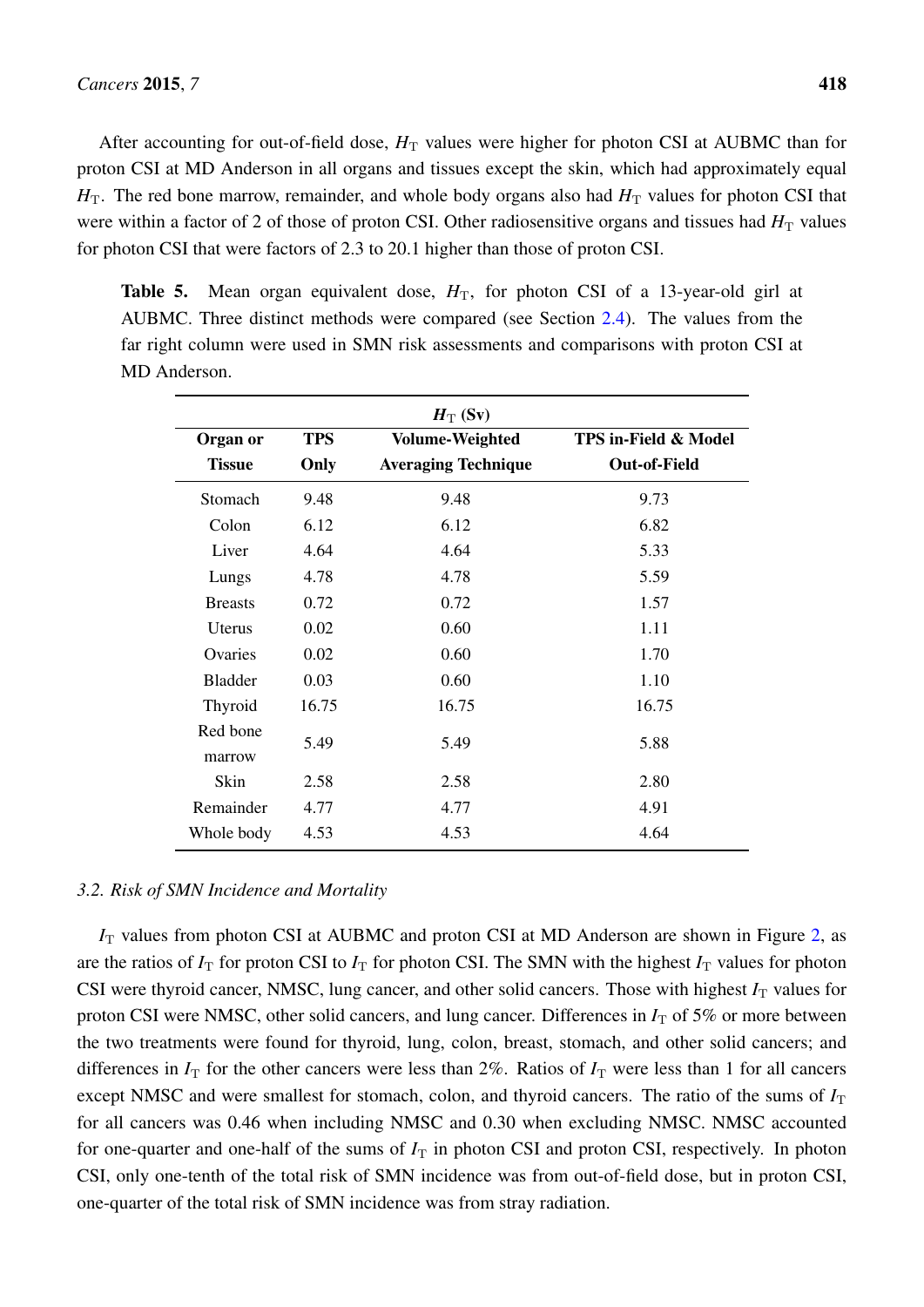$M<sub>T</sub>$  values from photon CSI at AUBMC or proton CSI at MD Anderson are shown in Figure [3](#page-14-1) along with the ratios of  $M_T$  for proton CSI to  $M_T$  for photon CSI. The SMN sites of greatest concern for a radiation-related fatality were lung cancer and other solid cancers in both cases. The ratios of risk for each SMN site were identical to those for incidence. Differences in  $M<sub>T</sub>$  of 5% or more were found for lung, colon, stomach, thyroid, and other solid cancers. The ratio of risk of SMN mortality for all cancer sites was 0.39, and the risk of fatality from NMSC was negligible. In photon CSI, one-eighth of the total risk of SMN mortality was from out-of-field dose, and in proton CSI, one-quarter of the total risk of SMN mortality was attributable to stray radiation.

<span id="page-14-0"></span>

**Figure 2.** Site-specific predicted lifetime attributable risks of SMN incidence after photon CSI at AUBMC or proton CSI at MD Anderson. Other solid cancer risks were based on  $H_{\text{remainder}}$ , and leukemia risks were based on  $H_{\text{redbonemarrow}}$ . These risk estimates took into account both primary and stray radiation. The ratios of the risks (proton CSI:photon CSI) are shown for each SMN site. nown for cach

<span id="page-14-1"></span>

**Figure 3.** Site-specific predicted lifetime attributable risks of SMN mortality after photon CSI at AUBMC or proton CSI at MD Anderson. Other solid cancer risks were based on  $H_{\text{remainder}}$ , and leukemia risks were based on  $H_{\text{redbonemarrow}}$ . These risk estimates took into account both primary and stray radiation. The ratios of the risks (proton CSI:photon CSI) shown for each SMN site. are shown for each SMN site.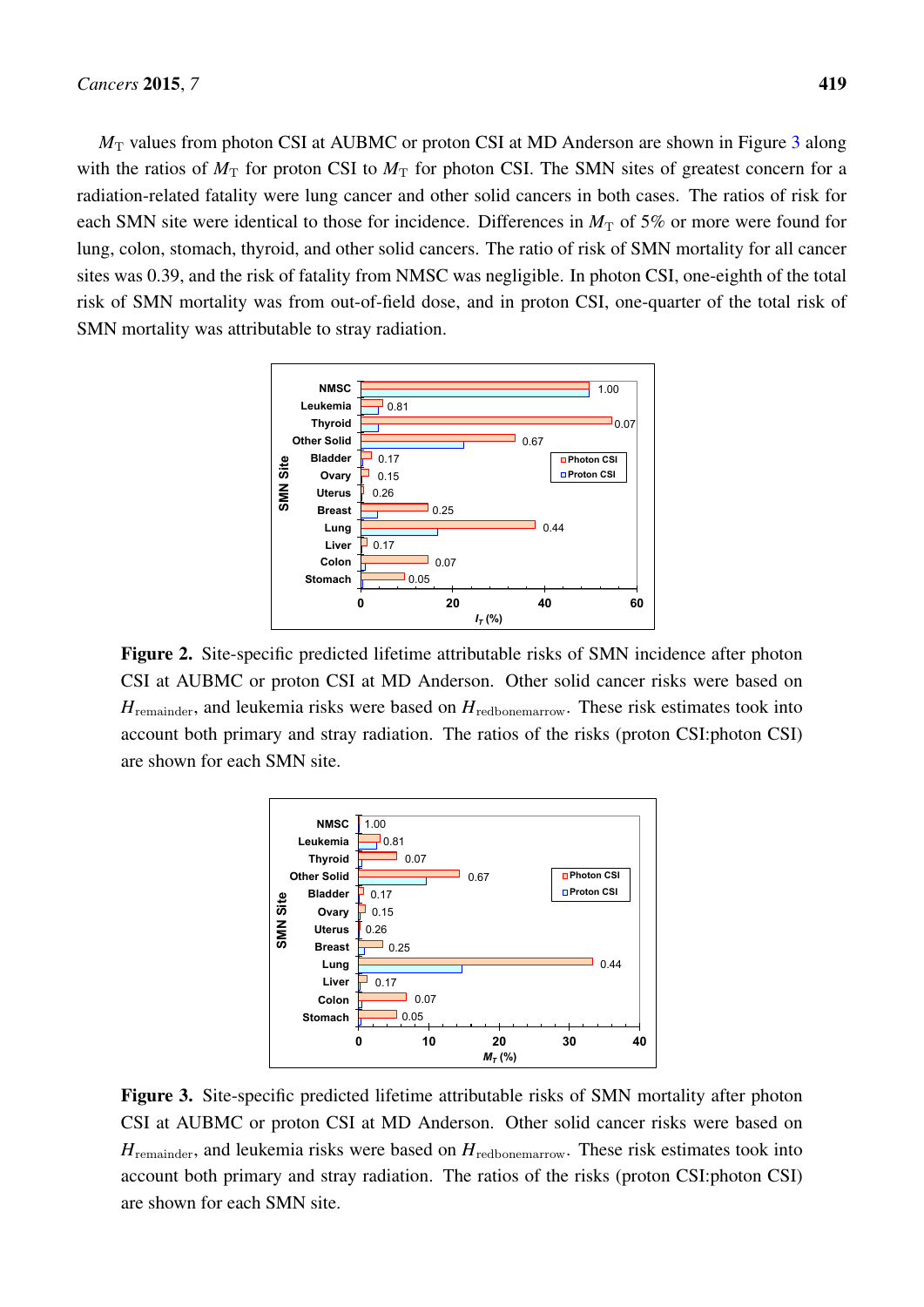#### 4. Discussion

We performed an inter-institution comparison study on the predicted lifetime attributable risks of SMN incidence and mortality for a 13-year-old girl receiving photon CSI at an academic cancer center in the Middle East with those for the same patient receiving proton CSI at an academic cancer center in the U.S., taking into account both primary and stray radiation and all known radiogenic cancers. We found that the risks of incidence or mortality for proton CSI were approximately half those for photon CSI. With proton CSI, the absolute risks of SMN incidence were especially reduced for thyroid, lung, colon, breast, stomach, and other solid cancers compared to photon CSI. The specific SMN of greatest concern for a radiation-related fatality was lung cancer, accounting for half the risk in each case. It was also lung cancer for which proton therapy yielded the greatest reduction in absolute SMN mortality risk. Stray radiation contributed to the incidence and mortality risks in both treatment modalities and was especially important in proton CSI, even though the total risk remained lower in all cancer sites. This study demonstrated the feasibility of comparative inter-institutional whole-body dose and risk assessment capabilities.

The predicted lifetime absolute attributable risks of SMN incidence and mortality in this study were high. This was true even for SMNs that originate outside the craniospinal axis. In a previous study for a 4-year-old boy undergoing proton CSI or photon CSI at MD Anderson [\[19\]](#page-19-0), we found that high predicted risk of SMN incidence for the first 30 years after exposure were comparable to but lower than the observed excess risk of SMN incidence in the exposed population of a large-scale epidemiological study (Childhood Cancer Survivor Study) [\[44\]](#page-21-0). Like us, Meadows *et al.* found that the probability of NMSC incidence was high. As time after exposure increases, the treatment-related incidence and mortality rates for their cohort likely will increase. In a study involving 10 pediatric patients, Brodin *et al.* [\[15\]](#page-18-12) also predicted high excess absolute risks of SMN incidence (>40% over a lifetime) following photon CSI and moderate excess risks of this outcome (<20% over a lifetime) following intensity-modulated proton CSI. Therefore, the findings of Brodin *et al.* agree with our high predicted risk of SMN incidence our patient and decreased risk of SMN incidence by using proton instead of photon CSI. In a previous study for a cohort of 17 patients receiving proton CSI or photon CSI within MD Anderson, we found the ratios of SMN risks from proton CSI *versus* photon CSI to range between 0.10 to 0.22 for incidence and between 0.20 and 0.53 for mortality [\[16\]](#page-19-10). Our ratio for mortality in this study (0.39) fell within the range of values of the previous study, but our ratio for incidence (0.46) did not. This difference is likely due to our more comprehensive estimates of radiation carcinogenesis in this study that included NMSC, leukemia, and other solid cancers. A direct comparison between SMN incidence and mortality due to photon CSI at MD Anderson and photon CSI at AUBMC is not easily obtained because of the differing methods between the two studies.

For the patient and treatment tested here, one-sixth of the risks of SMN incidence and mortality in proton CSI were due to external neutrons. This finding confirms a similar previous result for a 3-year-old boy [\[14\]](#page-18-8). By neglecting the equivalent dose from external neutrons, we can obtain a first approximation for the decline in risks that may result from using to intensity-modulated proton therapy (IMPT). IMPT is being used increasingly for pediatric radiotherapy [\[45\]](#page-21-1). Some existing and most new proton therapy installations under construction are designed to deliver magnetically scanned proton beams capable of IMPT. With these units, patients receive negligible external neutron exposures compared to therapeutic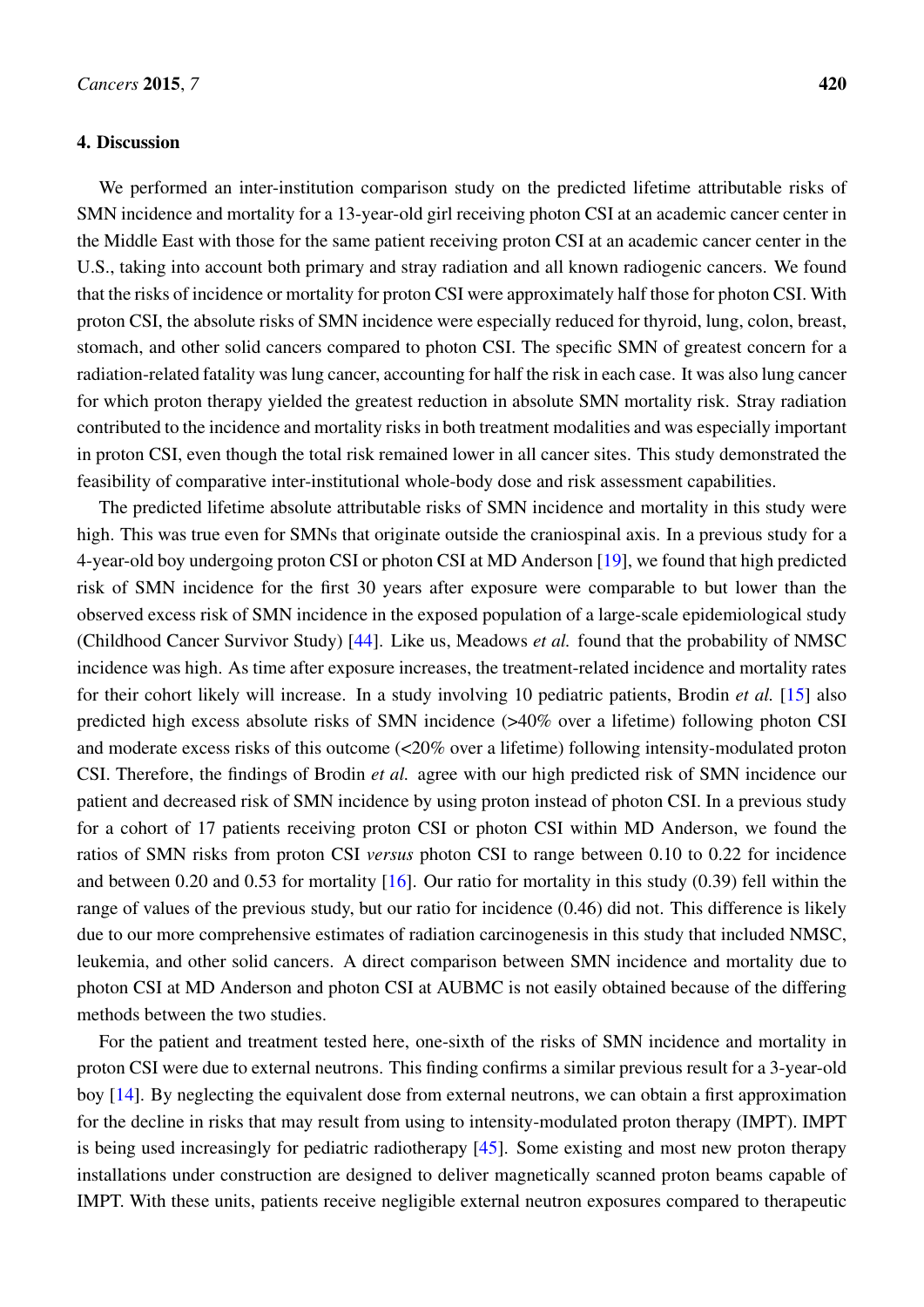proton and internal neutron exposures. In previous study for a 3-year-old boy [\[14\]](#page-18-8), we expanded the methods of study into the reduction of lifetime SMN risk that may be achievable by proton therapy by Miralbell *et al.* [\[17\]](#page-19-11) to include contributions from secondary neutrons. In that study, passively-scattered proton CSI reduced the risk of SMN incidence compared to conventional photon CSI by a factor of 10.7, and scanned-beam proton CSI (a closer approximation to IMPT) was estimated to increase this factor to 12.4. The possibility of a further reduction in SMN risk with the use of IMPT should be explored more systematically.

We estimated the predicted risks of incidence of NMSC and found them to be approximately equal between proton and photon CSI. NMSC is the most common treatment-related subsequent neoplasm in childhood cancer survivors [\[44\]](#page-21-0) and has been found in survivors as young as 7 years and as old as 46 years, with 10% of the tumors appearing outside the treatment field among patients receiving radiotherapy [\[46\]](#page-21-2). Of particular concern was a finding by Armstrong *et al.* [\[47\]](#page-21-3) that NMSC is often followed by other SMN. Among childhood cancer survivors who had received radiotherapy within the previous 15 years and who had two or more SMN, the risk of multiple subsequent neoplasms was twice as high for those whose first subsequent neoplasm was an NMSC than for those whose first subsequent neoplasm was not. For these reasons, although NMSC is rarely fatal, it was important to estimate NMSC risk for this study.

Children are particularly susceptible to SMN and some other late effects because of the radiation sensitivity of their organs and tissues, the proximity of non-target organs and tissues to the treatment fields, and the ongoing development of their organs [\[48](#page-21-4)[–50\]](#page-21-5). Therefore, understanding the role of advanced techniques to reduce radiotherapy-induced SMN risk is especially important for children. Furthermore, childhood cancer survivors generally have a high likelihood of long-term survival. In our study, we predicted that SMNs are avoidable by applying proton CSI rather than photon CSI. If advanced techniques such as proton therapy are proven to be superior for reducing late effects in children of all ages, countries in which proton therapy is not available may be inspired to devise creative means of making these modalities available to their children, for example, by sending their pediatric patients abroad for proton therapy [\[51\]](#page-21-6). However, then they must overcome a difficult obstacle, namely, that arranging for proton therapy in another country can take weeks or even months, which is inconsistent with the need to start irradiation within 30 days of surgery. Furthermore, we acknowledge that some countries lack resources for oncology care in general, and providing proton CSI for children may be low on their priority lists. Still, as the number of proton therapy clinics is growing rapidly, sending children to a centralized proton radiotherapy clinic is becoming more plausible.

The main limitations of our study are associated with the risk models. The uncertainties in risk are large and difficult to estimate, owing in part to the imprecise understanding of the applicability of DDREF in fractionated radiotherapy. The risk model has other inherent limitations. The models were derived from data from a general population, mainly atomic bomb survivors, and the application of these risk models to cancer patients receiving therapeutic doses introduces uncertainty in the risk predictions that is difficult to quantify [\[14,](#page-18-8)[43,](#page-20-12)[52,](#page-21-7)[53\]](#page-21-8). Furthermore, the comprehensive SMN risk models used in this study were intended to be applied to a population, not to individuals, and the mortality risk coefficients were meant for health care in the United States. We acknowledge these systematic uncertainties and note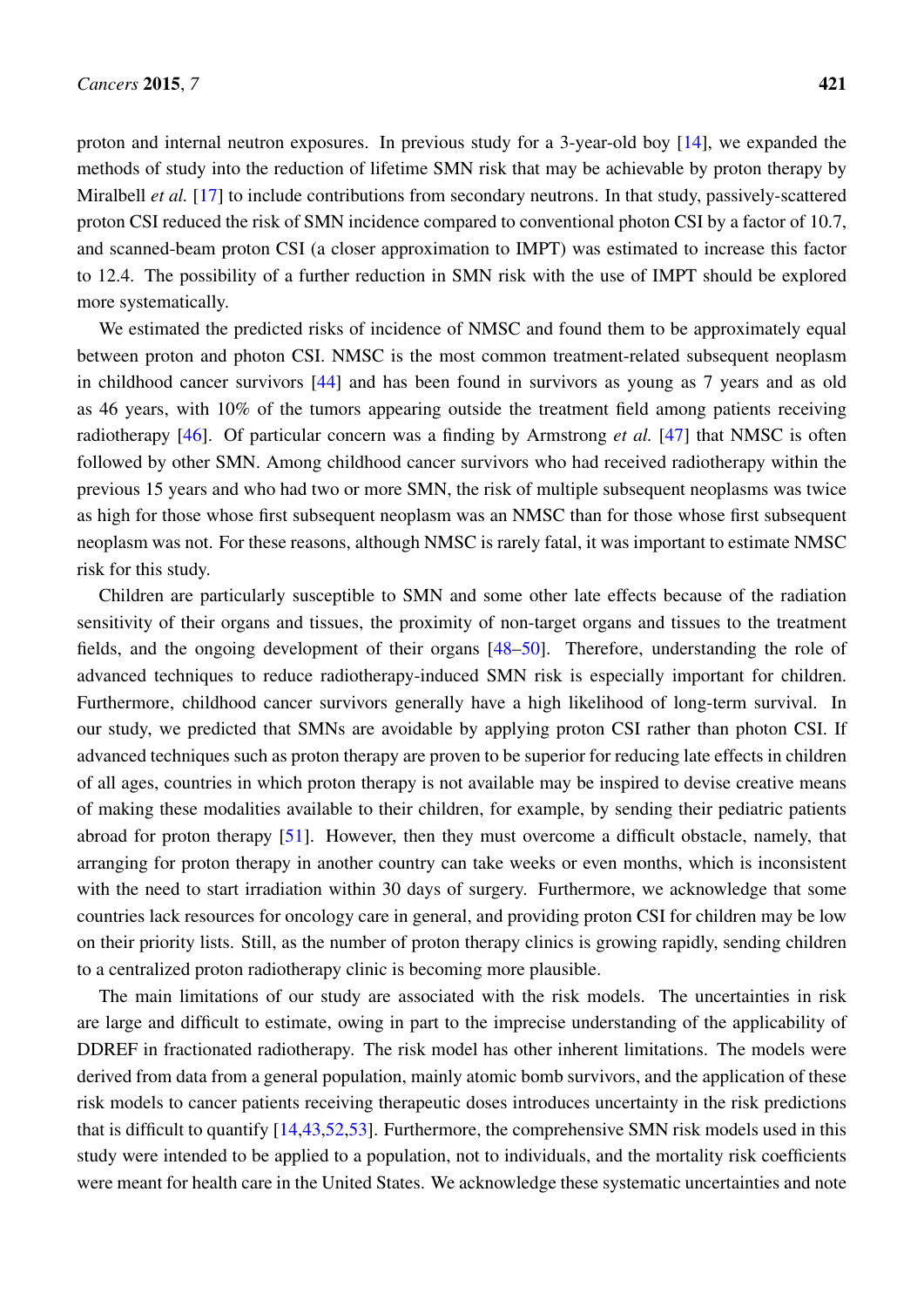that they limit our ability to predict risk with accuracy. However, our ratio-of-risk results and our general findings are less affected by these uncertainties than our absolute risk values.

# 5. Conclusions

In summary, this case study demonstrated the feasibility of inter-institutional whole-body dose and risk assessments and provided further evidence that proton radiotherapy reduces the risk of late effects for children with brain cancer *vs.* photon therapy. Specifically, when considering all radiogenic cancers, we found that a 13-year-old girl receiving proton CSI incurred much lower predicted risks of SMN incidence and mortality than she would if receiving photon CSI. The SMN of greatest concern for mortality was lung cancer. The results of our study suggest that the risk of radiogenic cancer may be reduced and quality of life improved for children needing CSI in countries in which proton therapy is not available if proton therapy is accessible to them; however, more research is needed to confirm these findings in patients of various ages and both sexes.

#### Acknowledgments

The authors are thankful to Kathryn Carnes at MD Anderson for editing, Dan Jackson at MD Anderson for his assistance with computational codes and parallel processing, and Toufic Eid at AUBMC for discussions on treatment planning in photon CSI. We thank Rebecca Howell and Dragan Mirkovic at MD Anderson for sharing their helpful clinical and scientific expertise. This work was supported in part by the Fogarty International Center award K01TW008409, the National Cancer Institute award 1R01CA131463-01A1, and Northern Illinois University through a subcontract of Department of Defense award W81XWH-08-1-0205. The content is solely the responsibility of the authors and does not necessarily represent the official views of the sponsors.

## Author Contributions

Phillip J. Taddei and Wayne D. Newhauser conceived and designed the experiments; Phillip J. Taddei, Nabil Khater, Rui Zhang, Fady B. Geara, Anita Mahajan, Wassim Jalbout and Bassem Youssef performed the experiments; Phillip J. Taddei, Rui Zhang, Angélica Pérez-Andújar and Wayne D. Newhauser analyzed the data; Phillip J. Taddei, Rui Zhang and Angélica Pérez-Andújar contributed analysis tools; Phillip J. Taddei wrote the paper. All authors reviewed and approved the final manuscript.

## Conflicts of Interest

The authors declare no conflict of interest.

### **References**

<span id="page-17-0"></span>1. Ferlay, J.; Soerjomataram, I.; Ervik, M.; Dikshit, R.; Eser, S.; Mathers, C.; Rebelo, M.; Parkin, D.M.; Forman, D.; Bray, F. *GLOBOCAN 2012 v1.0, Cancer Incidence and Mortality Worldwide: IARC CancerBase No. 11*; International Agency for Research on Cancer: Lyon, France, 2013.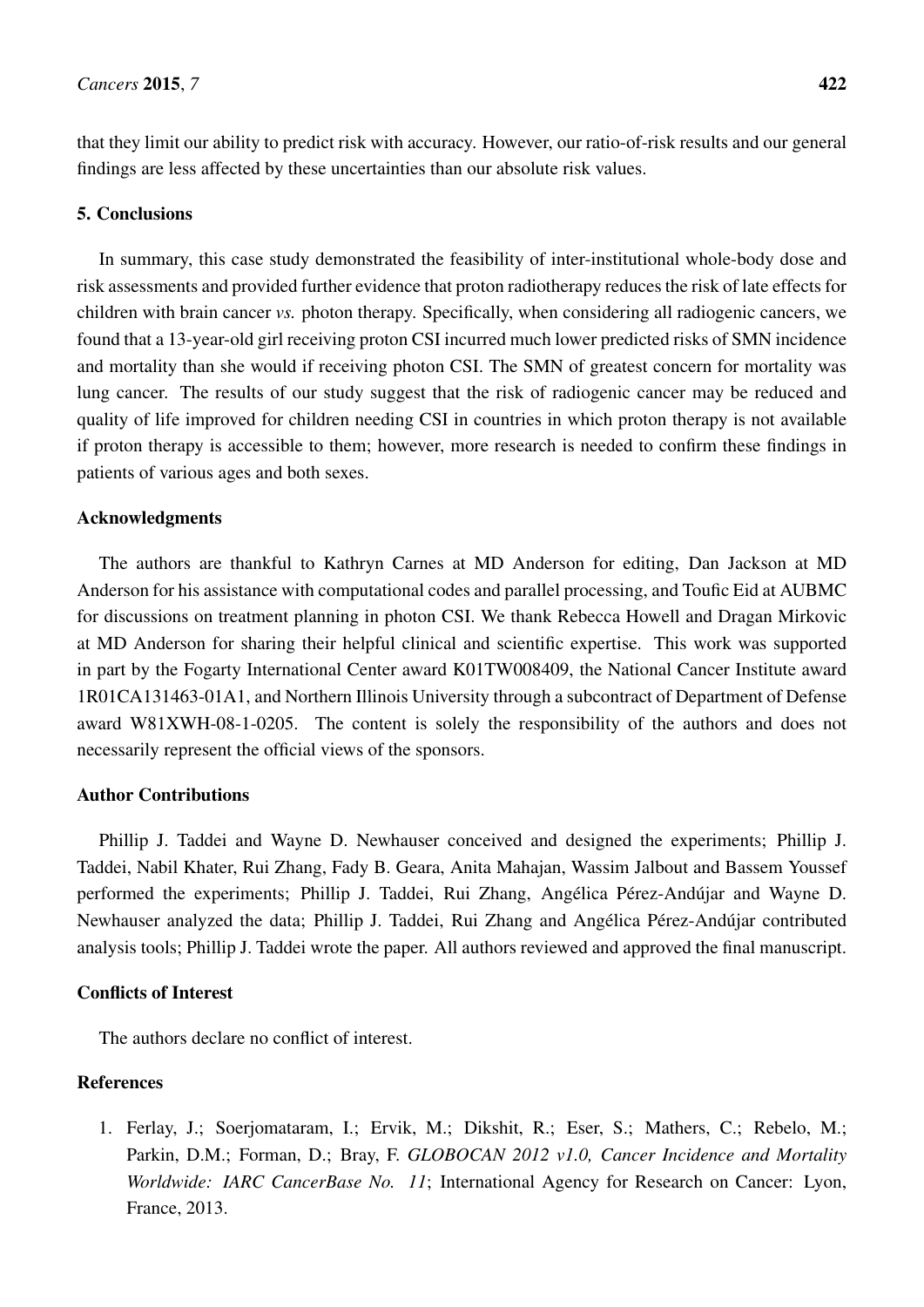- <span id="page-18-0"></span>2. Garcia, M.; Jemal, A.; Ward, E.M.; Center, M.M.; Hao, Y.; Siegel, R.L.; Thun, M.J. *Global Cancer Facts & Figures 2007*; American Cancer Society: Atlanta, GA, USA, 2007.
- <span id="page-18-1"></span>3. Mahajan, A. Normal tissue complications from low-dose proton therapy. *Health Phys.* 2012, *103*, 586–589. [\[CrossRef\]](http://dx.doi.org/10.1097/HP.0b013e3182611114) [\[PubMed\]](http://www.ncbi.nlm.nih.gov/pubmed/23032888)
- <span id="page-18-2"></span>4. Merchant, T.E.; Farr, J.B. Proton beam therapy: A fad or a new standard of care. *Curr. Opin. Pediatr.* 2014, *26*, 3–8. [\[CrossRef\]](http://dx.doi.org/10.1097/MOP.0000000000000048) [\[PubMed\]](http://www.ncbi.nlm.nih.gov/pubmed/24322719)
- <span id="page-18-3"></span>5. American Cancer Society. *Cancer Facts & Figures 2012*; ACS: Atlanta, GA, USA, 2012.
- <span id="page-18-4"></span>6. Mertens, A.C.; Liu, Q.; Neglia, J.P.; Wasilewski, W.; Armstrong, G.T.; Robison, L.L.; Yasui, Y. Cause-specific late mortality among 5-year survivors of childhood cancer: The Childhood Cancer Survivor Study. *J. Natl. Cancer Inst.* 2008, *100*, 1368–1379. [\[CrossRef\]](http://dx.doi.org/10.1093/jnci/djn310) [\[PubMed\]](http://www.ncbi.nlm.nih.gov/pubmed/18812549)
- <span id="page-18-5"></span>7. Chang, A.L.; Yock, T.I.; Mahajan, A.; Hill-Kaiser, C.; Keole, S.; Loredo, L.; Cahlon, O.; McMullen, K.P.; Hartsell, W.; Indelicato, D.J. Pediatric proton therapy: Patterns of care across the United States. *Int. J. Part Ther.* 2014, *1*, 357–367. [\[CrossRef\]](http://dx.doi.org/10.14338/IJPT.13.00009.1)
- <span id="page-18-6"></span>8. Particle Therapy Co-Operative Group Website. Available online: http://ptcog.web.psi.ch/ ptcentres.html (accessed on 20 January 2015).
- <span id="page-18-7"></span>9. Taddei, P.J.; Mirkovic, D.; Fontenot, J.D.; Giebeler, A.; Zheng, Y.; Kornguth, D.; Mohan, R.; Newhauser, W.D. Stray radiation dose and second cancer risk for a pediatric patient receiving craniospinal irradiation with proton beams. *Phys. Med. Biol.* 2009, *54*, 2259–2275. [\[CrossRef\]](http://dx.doi.org/10.1088/0031-9155/54/8/001) [\[PubMed\]](http://www.ncbi.nlm.nih.gov/pubmed/19305045)
- <span id="page-18-11"></span>10. Taddei, P.J.; Mahajan, A.; Mirkovic, D.; Zhang, R.; Giebeler, A.; Kornguth, D.; Harvey, M.; Woo, S.; Newhauser, W.D. Predicted risks of second malignant neoplasm incidence and mortality due to secondary neutrons in a girl and boy receiving proton craniospinal irradiation. *Phys. Med. Biol.* 2010, *55*, 7067–7080. [\[CrossRef\]](http://dx.doi.org/10.1088/0031-9155/55/23/S08) [\[PubMed\]](http://www.ncbi.nlm.nih.gov/pubmed/21076189)
- <span id="page-18-9"></span>11. Athar, B.S.; Paganetti, H. Comparison of second cancer risk due to out-of-field doses from 6-MV IMRT and proton therapy based on 6 pediatric patient treatment plans. *Radiother. Oncol.* 2011, *98*, 87–92. [\[CrossRef\]](http://dx.doi.org/10.1016/j.radonc.2010.11.003) [\[PubMed\]](http://www.ncbi.nlm.nih.gov/pubmed/21159398)
- <span id="page-18-10"></span>12. Taddei, P.J.; Howell, R.M.; Krishnan, S.; Scarboro, S.B.; Mirkovic, D.; Newhauser, W.D. Risk of second malignant neoplasm following proton *versus* intensity-modulated photon radiotherapies for hepatocellular carcinoma. *Phys. Med. Biol.* 2010, *55*, 7055–7065. [\[CrossRef\]](http://dx.doi.org/10.1088/0031-9155/55/23/S07)
- 13. Zacharatou Jarlskog, C.; Paganetti, H. Risk of developing second cancer from neutron dose in proton therapy as a function of field characteristics, organ, and patient age. *Int. J. Radiat. Oncol. Biol. Phys.* 2008, *72*, 228–235.
- <span id="page-18-8"></span>14. Newhauser, W.D.; Fontenot, J.D.; Mahajan, A.; Kornguth, D.; Stovall, M.; Zheng, Y.; Taddei, P.J.; Mirkovic, D.; Mohan, R.; Cox, J.D.; *et al*. The risk of developing a second cancer after receiving craniospinal proton irradiation. *Phys. Med. Biol.* 2009, *54*, 2277–2291. [\[CrossRef\]](http://dx.doi.org/10.1088/0031-9155/54/8/002)
- <span id="page-18-12"></span>15. Brodin, N.P.; Munck Af Rosenschold, P.; Aznar, M.C.; Kiil-Berthelsen, A.; Vogelius, I.R.; Nilsson, P.; Lannering, B.; Bjork-Eriksson, T. Radiobiological risk estimates of adverse events and secondary cancer for proton and photon radiation therapy of pediatric medulloblastoma. *Acta Oncol.* 2011, *50*, 806–816. [\[CrossRef\]](http://dx.doi.org/10.3109/0284186X.2011.582514) [\[PubMed\]](http://www.ncbi.nlm.nih.gov/pubmed/21767178)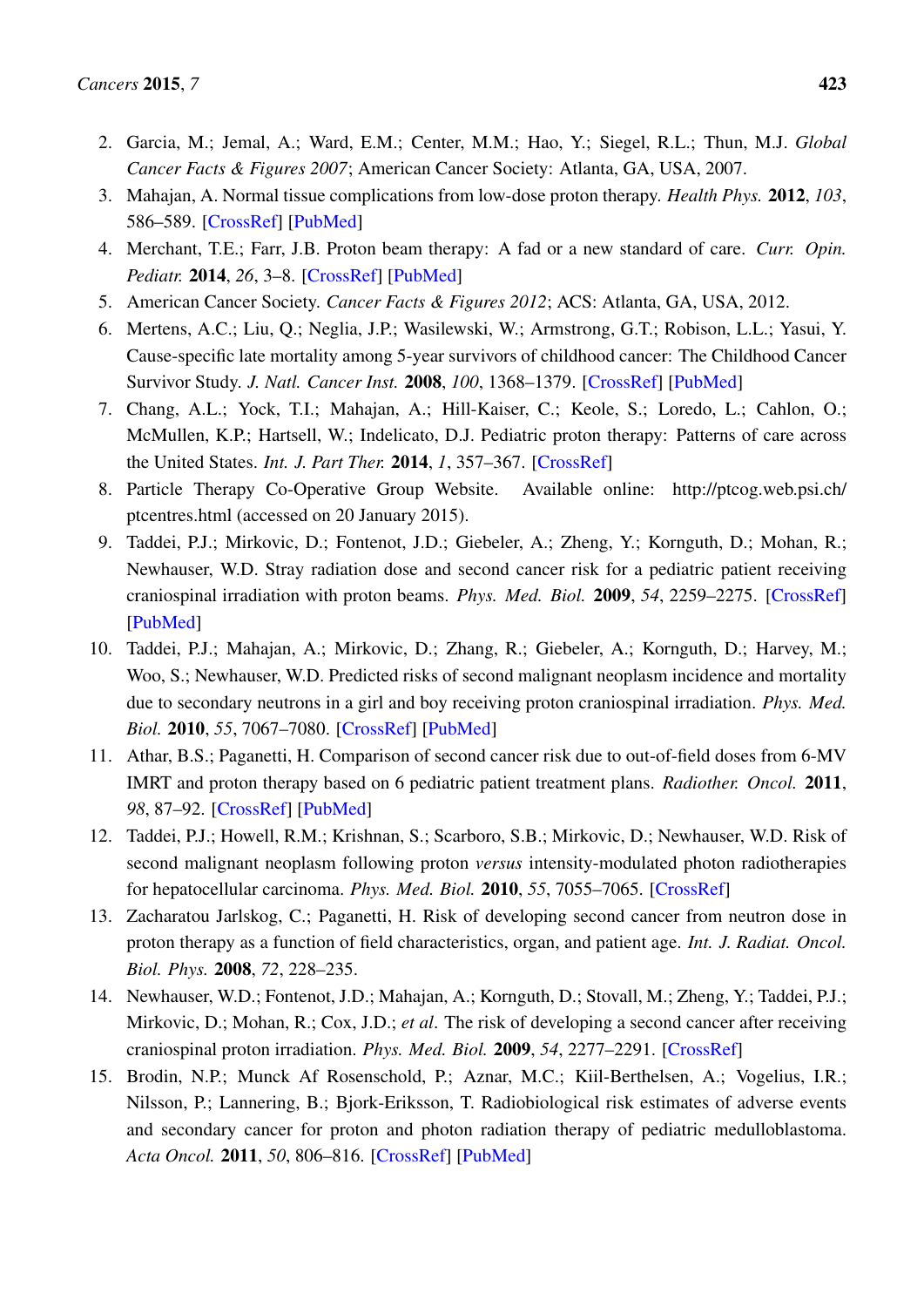- <span id="page-19-10"></span>16. Zhang, R.; Howell, R.M.; Taddei, P.J.; Giebeler, A.; Mahajan, A.; Newhauser, W.D. A comparative study on the risks of radiogenic second cancers and cardiac mortality in a set of pediatric medulloblastoma patients treated with photon or proton craniospinal irradiation. *Radiother. Oncol.* 2014, *113*, 84–88. [\[CrossRef\]](http://dx.doi.org/10.1016/j.radonc.2014.07.003) [\[PubMed\]](http://www.ncbi.nlm.nih.gov/pubmed/25128084)
- <span id="page-19-11"></span>17. Miralbell, R.; Lomax, A.; Cella, L.; Schneider, U. Potential reduction of the incidence of radiation-induced second cancers by using proton beams in the treatment of pediatric tumors. *Int. J. Radiat. Oncol. Biol. Phys.* 2002, *54*, 824–829. [\[CrossRef\]](http://dx.doi.org/10.1016/S0360-3016(02)02982-6) [\[PubMed\]](http://www.ncbi.nlm.nih.gov/pubmed/12377335)
- 18. Stokkevag, C.H.; Engeseth, G.M.; Ytre-Hauge, K.S.; Rohrich, D.; Odland, O.H.; Muren, L.P.; Brydoy, M.; Hysing, L.B.; Szostak, A.; Palmer, M.B.; *et al*. Estimated risk of radiation-induced cancer following paediatric cranio-spinal irradiation with electron, photon and proton therapy. *Acta Oncol.* 2014, *53*, 1048–1057. [\[CrossRef\]](http://dx.doi.org/10.3109/0284186X.2014.928420)
- <span id="page-19-0"></span>19. Zhang, R.; Howell, R.M.; Giebeler, A.; Taddei, P.J.; Mahajan, A.; Newhauser, W.D. Comparison of risk of radiogenic second cancer following photon and proton craniospinal irradiation for a pediatric medulloblastoma patient. *Phys. Med. Biol.* 2013, *58*, 807–823. [\[CrossRef\]](http://dx.doi.org/10.1088/0031-9155/58/4/807) [\[PubMed\]](http://www.ncbi.nlm.nih.gov/pubmed/23322160)
- <span id="page-19-1"></span>20. Mahajan, A. Proton craniospinal radiation therapy: Rationale and clinical evidence. *Int. J. Part Ther.* 2014, *1*, 399–407. [\[CrossRef\]](http://dx.doi.org/10.14338/IJPT.14.00005.1)
- <span id="page-19-2"></span>21. Giebeler, A.; Newhauser, W.D.; Amos, R.A.; Mahajan, A.; Homann, K.; Howell, R.M. Standardized treatment planning methodology for passively scattered proton craniospinal irradiation. *Radiat. Oncol.* 2013, *8*, 32. [\[CrossRef\]](http://dx.doi.org/10.1186/1748-717X-8-32) [\[PubMed\]](http://www.ncbi.nlm.nih.gov/pubmed/23375151)
- <span id="page-19-3"></span>22. World Bank. *Atlas of Global Development: A Visual Guide to the World's Greatest Challenges*, 4th Ed. ed.; Collins: Glasgow, UK, 2013.
- <span id="page-19-4"></span>23. Newhauser, W.; Fontenot, J.; Zheng, Y.; Polf, J.; Titt, U.; Koch, N.; Zhang, X.; Mohan, R. Monte Carlo simulations for configuring and testing an analytical proton dose-calculation algorithm. *Phys. Med. Biol.* 2007, *52*, 4569–4584. [\[CrossRef\]](http://dx.doi.org/10.1088/0031-9155/52/15/014) [\[PubMed\]](http://www.ncbi.nlm.nih.gov/pubmed/17634651)
- <span id="page-19-9"></span>24. Howell, R.M.; Giebeler, A.; Koontz-Raisig, W.; Mahajan, A.; Etzel, C.J.; D'Amelio, A.M., Jr.; Homann, K.L.; Newhauser, W.D. Comparison of therapeutic dosimetric data from passively scattered proton and photon craniospinal irradiations for medulloblastoma. *Radiat. Oncol.* 2012, *7*, 116. [\[CrossRef\]](http://dx.doi.org/10.1186/1748-717X-7-116)
- <span id="page-19-5"></span>25. Zheng, Y.; Newhauser, W.; Fontenot, J.; Taddei, P.; Mohan, R. Monte Carlo study of neutron dose equivalent during passive scattering proton therapy. *Phys. Med. Biol.* 2007, *52*, 4481–4496. [\[CrossRef\]](http://dx.doi.org/10.1088/0031-9155/52/15/008) [\[PubMed\]](http://www.ncbi.nlm.nih.gov/pubmed/17634645)
- <span id="page-19-6"></span>26. Zheng, Y.; Fontenot, J.; Taddei, P.; Mirkovic, D.; Newhauser, W. Monte Carlo simulations of neutron spectral fluence, radiation weighting factor and ambient dose equivalent for a passively scattered proton therapy unit. *Phys. Med. Biol.* 2008, *53*, 187–201. [\[CrossRef\]](http://dx.doi.org/10.1088/0031-9155/53/1/013) [\[PubMed\]](http://www.ncbi.nlm.nih.gov/pubmed/18182696)
- <span id="page-19-7"></span>27. Newhauser, W.D.; Giebeler, A.; Langen, K.M.; Mirkovic, D.; Mohan, R. Can megavoltage computed tomography reduce proton range uncertainties in treatment plans for patients with large metal implants? *Phys. Med. Biol.* 2008, *53*, 2327–2344. [\[CrossRef\]](http://dx.doi.org/10.1088/0031-9155/53/9/009) [\[PubMed\]](http://www.ncbi.nlm.nih.gov/pubmed/18421122)
- <span id="page-19-8"></span>28. Zhang, R.; Fontenot, J.D.; Mirkovic, D.; Hendricks, J.S.; Newhauser, W.D. Advantages of MCNPX-based lattice tally over mesh tally in high-speed Monte Carlo dose reconstruction for proton radiotherapy. *Nucl. Technol.* 2013, *183*, 101–106. [\[PubMed\]](http://www.ncbi.nlm.nih.gov/pubmed/25435594)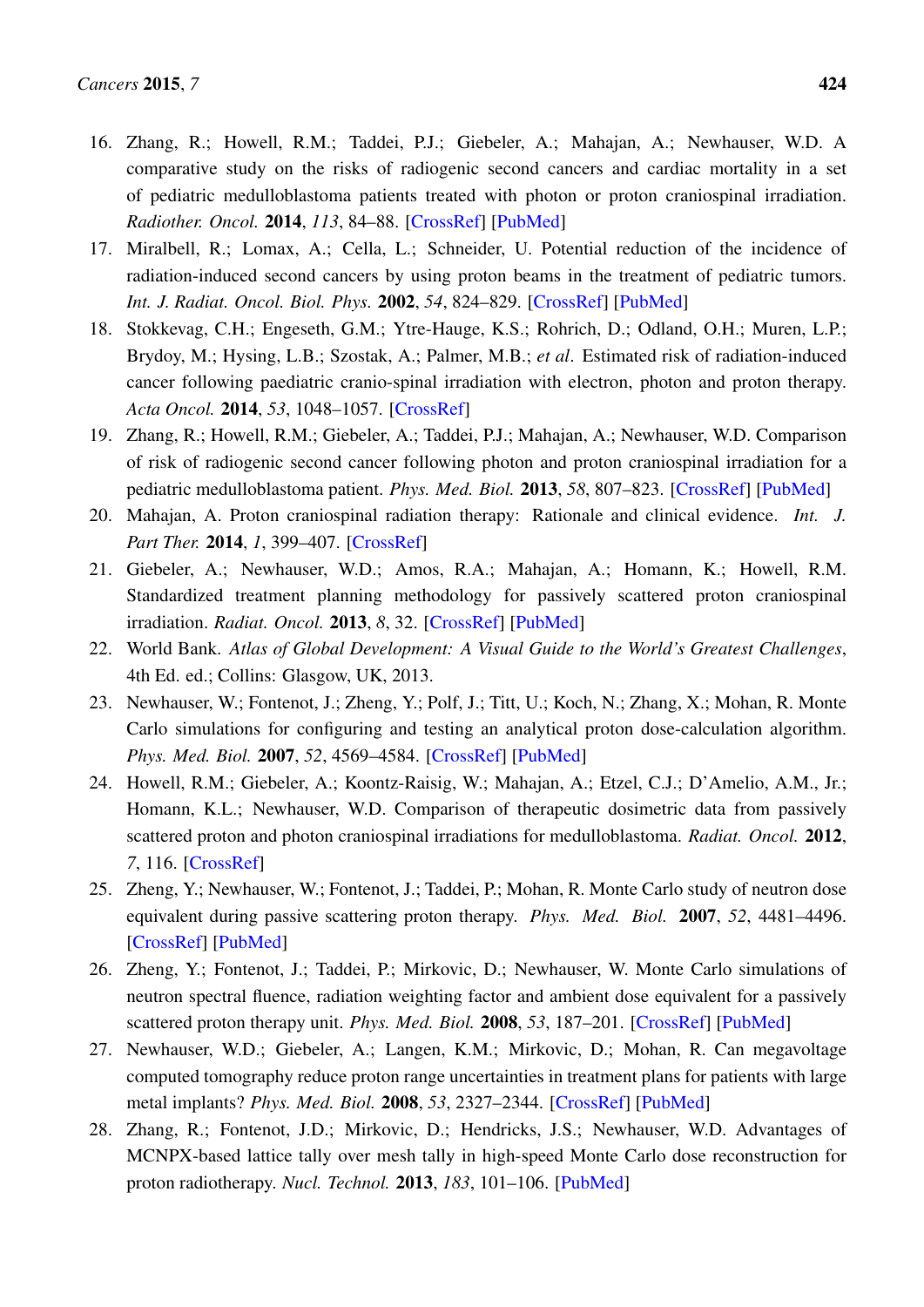- <span id="page-20-0"></span>29. Pelowitz, D.B. *MCNPX User's Manual, Version 2.7.0.*; Los Alamos National Laboratory: Los Alamos, NM, USA, 2011.
- <span id="page-20-1"></span>30. Stankovskiy, A.; Kerhoas-Cavata, S.; Ferrand, R.; Nauraye, C.; Demarzi, L. Monte Carlo modelling of the treatment line of the Proton Therapy Center in Orsay. *Phys. Med. Biol.* 2009, *54*, 2377–2394. [\[CrossRef\]](http://dx.doi.org/10.1088/0031-9155/54/8/008) [\[PubMed\]](http://www.ncbi.nlm.nih.gov/pubmed/19321923)
- <span id="page-20-2"></span>31. Newhauser, W.D.; Rechner, L.; Mirkovic, D.; Yepes, P.; Koch, N.C.; Titt, U.; Fontenot, J.D.; Zhang, R. Benchmark measurements and simulations of dose perturbations due to metallic spheres in proton beams. *Radiat. Measur.* 2013, *58*, 37–44. [\[CrossRef\]](http://dx.doi.org/10.1016/j.radmeas.2013.08.001)
- <span id="page-20-3"></span>32. Law, M.Y.; Liu, B. Informatics in radiology: DICOM-RT and its utilization in radiation therapy. *Radiographics* 2009, *29*, 655–667. [\[CrossRef\]](http://dx.doi.org/10.1148/rg.293075172) [\[PubMed\]](http://www.ncbi.nlm.nih.gov/pubmed/19270073)
- <span id="page-20-4"></span>33. DICOM Standards Committee; Working Group 18 Clinical Trials. *Digital Imaging and Communications in Medicine (DICOM) Supplement 142: Clinical Trial De-identification Profiles*; National Electrical Manufacturers Association: Rosslyn, VA, USA, 2011.
- <span id="page-20-5"></span>34. Newhauser, W.; Jones, T.; Swerdloff, S.; Newhauser, W.; Cilia, M.; Carver, R.; Halloran, A.; Zhang, R. Anonymization of DICOM electronic medical records for radiation therapy. *Comput. Biol. Med.* 2014, *53*, 134–140. [\[CrossRef\]](http://dx.doi.org/10.1016/j.compbiomed.2014.07.010) [\[PubMed\]](http://www.ncbi.nlm.nih.gov/pubmed/25147130)
- <span id="page-20-6"></span>35. ICRP. Relative biological effectiveness (RBE), quality factor (*Q*), and radiation weighting factor (*w<sub>R</sub>*): Publication 92. In *Ann ICRP*; Pergamon: New York, NY, USA, 2003; Volume 33.
- <span id="page-20-7"></span>36. ICRP. Recommendations of the International Commission on Radiological Protection: Publication 60. In *Ann ICRP*; Pergamon Press: New York, NY, USA, 1991; Volume 21.
- <span id="page-20-8"></span>37. ICRU. *ICRU Report 49: Stopping Powers and Ranges for Protons and Alpha Particles*; International Commission on Radiation Units and Measurements, Inc.: Bethesda, MD, USA, 1993.
- <span id="page-20-9"></span>38. Howell, R.M.; Scarboro, S.B.; Kry, S.F.; Yaldo, D.Z. Accuracy of out-of-field dose calculations by a commercial treatment planning system. *Phys. Med. Biol.* 2010, *55*, 6999–7008. [\[CrossRef\]](http://dx.doi.org/10.1088/0031-9155/55/23/S03) [\[PubMed\]](http://www.ncbi.nlm.nih.gov/pubmed/21076191)
- 39. Huang, J.Y.; Followill, D.S.; Wang, X.A.; Kry, S.F. Accuracy and sources of error of out-of field dose calculations by a commercial treatment planning system for intensity-modulated radiation therapy treatments. *J. Appl. Clin. Med. Phys.* 2013, *14*. [\[CrossRef\]](http://dx.doi.org/10.1120/jacmp.v14i2.4139)
- 40. Spruijt, K.H.; Dahele, M.; Cuijpers, J.P.; Jeulink, M.; Rietveld, D.; Slotman, B.J.; Verbakel, W.F. Flattening filter free *vs*. flattened beams for breast irradiation. *Int. J. Radiat. Oncol. Biol. Phys.* 2013, *85*, 506–513. [\[CrossRef\]](http://dx.doi.org/10.1016/j.ijrobp.2012.03.040) [\[PubMed\]](http://www.ncbi.nlm.nih.gov/pubmed/22672750)
- <span id="page-20-10"></span>41. Taddei, P.J.; Jalbout, W.; Howell, R.M.; Khater, N.; Geara, F.; Homann, K.; Newhauser, W.D. Analytical model for out-of-field dose in photon craniospinal irradiation. *Phys. Med. Biol.* 2013, *58*, 7463–7479. [\[CrossRef\]](http://dx.doi.org/10.1088/0031-9155/58/21/7463) [\[PubMed\]](http://www.ncbi.nlm.nih.gov/pubmed/24099782)
- <span id="page-20-11"></span>42. Howell, R.M.; Scarboro, S.B.; Taddei, P.J.; Krishnan, S.; Kry, S.F.; Newhauser, W.D. Methodology for determining doses to in-field, out-of-field and partially in-field organs for late effects studies in photon radiotherapy. *Phys. Med. Biol.* 2010, *55*, 7009–7023. [\[CrossRef\]](http://dx.doi.org/10.1088/0031-9155/55/23/S04) [\[PubMed\]](http://www.ncbi.nlm.nih.gov/pubmed/21076193)
- <span id="page-20-12"></span>43. NRCNAS. *Health Risks from Exposure to Low Levels of Ionizing Radiation: BEIR VII—Phase 2*; National Academies Press: Washington, DC, USA, 2006.